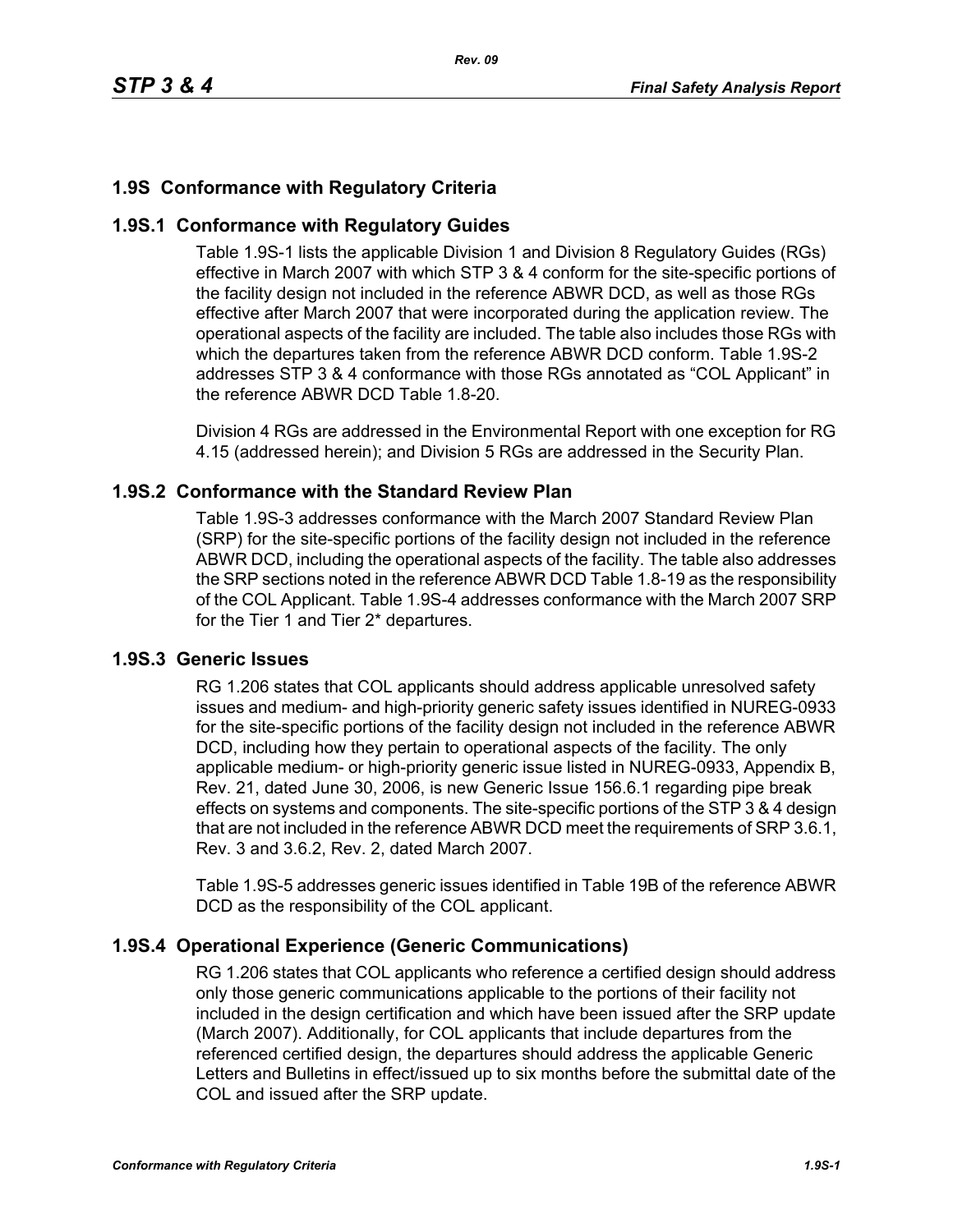The NRC issued no Generic Letters and Bulletins between the March 2007 update of the SRP and September 2007.

Table 1.9S-6 addresses those generic communications (Generic Letters and Bulletins) that were identified in the reference ABWR DCD Table 1.8-22 as the responsibility of the COL applicant.

| No.               | <b>Title</b>                                                                                                                                                                                          | Rev.                |
|-------------------|-------------------------------------------------------------------------------------------------------------------------------------------------------------------------------------------------------|---------------------|
| <b>Division 1</b> |                                                                                                                                                                                                       |                     |
| 1.3               | Assumptions Used for Evaluating the Potential Radiological Consequences<br>of a Loss-of-Coolant Accident for Boiling Water Reactors                                                                   | 2(6/74)             |
| 1.5               | Assumptions Used for Evaluating the Potential Radiological Consequences<br>of a Steamline Break Accident for Boiling Water Reactors                                                                   | 0(3/71)             |
| 1.6               | Independence Between Redundant Standby (Onsite) Power Sources and<br><b>Between Their Distribution Systems</b>                                                                                        | 0(3/71)             |
| 1.8               | Personnel Selection and Training                                                                                                                                                                      | See QAPD Part<br>IV |
| 1.21              | Measuring, Evaluating, and Reporting Radioactivity in Solid Wastes and<br>Releases of Radioactive Materials in Liquid and Gaseous Effluents from<br>Light-Water-Cooled Nuclear Power Plants           | 1(6/74)             |
| 1.22              | Periodic Testing of Protection System Actuation Functions                                                                                                                                             | 0(2/72)             |
| 1.23              | Meteorological Monitoring Programs for Nuclear Power Plants                                                                                                                                           | 1(3/07)             |
| 1.25              | Assumptions Used for Evaluating the Potential Radiological Consequences<br>of a Fuel Handling Accident in the Fuel Handling and Storage Facility for<br><b>Boiling and Pressurized Water Reactors</b> | 0(3/72)             |
| 1.26              | Quality Group Classifications and Standards for Water-, Steam-, and<br>Radioactive-Waste- Containing Components of Nuclear Power Plants                                                               | See QAPD Part<br>IV |
| 1.27              | <b>Ultimate Heat Sink for Nuclear Power Plants</b>                                                                                                                                                    | 2(1/76)             |
| 1.28              | Quality Assurance Program Requirements<br>(Design and Construction)                                                                                                                                   | See QAPD Part<br>IV |
| 1.29              | Seismic Design Classification                                                                                                                                                                         | See QAPD Part<br>IV |
| 1.33              | Quality Assurance Program Requirements (Operations)                                                                                                                                                   | See QAPD Part<br>IV |
| 1.37              | Quality Assurance Requirements for Cleaning of Fluid Systems and<br>Associated<br><b>Components of Water-Cooled Nuclear Power Plants</b>                                                              | See QAPD Part<br>IV |
| 1.43              | Control of Stainless Steel Weld Cladding of Low-Alloy Steel Components                                                                                                                                | 0(5/73)             |
| 1.53              | Application of the Single-Failure Criterion to Nuclear Power Plant Protection<br>Systems                                                                                                              | 2(11/03)            |

|  |  | Table 1.9S-1 Site-Specific Conformance with Regulatory Guides |  |  |
|--|--|---------------------------------------------------------------|--|--|
|--|--|---------------------------------------------------------------|--|--|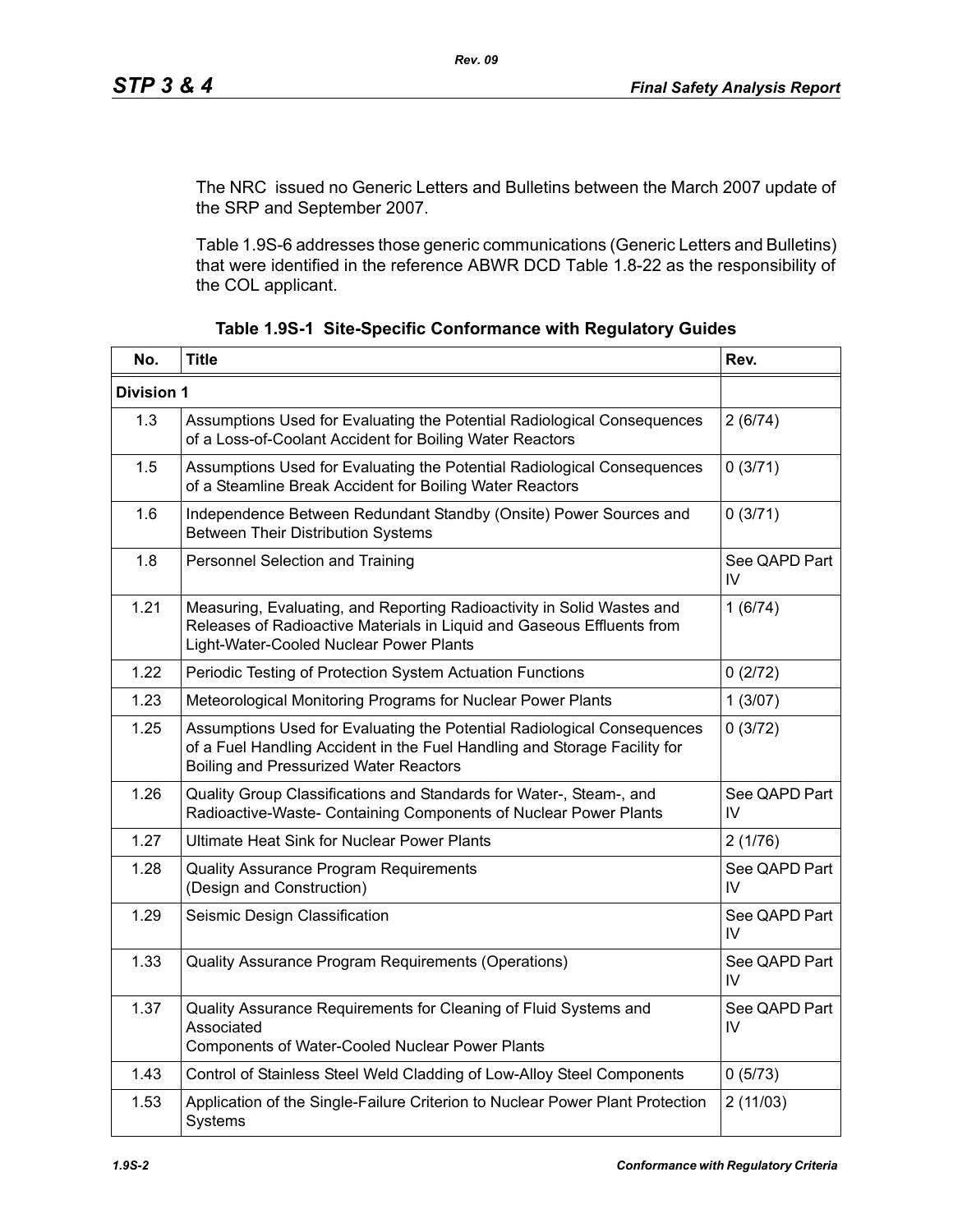| No.   | <b>Title</b>                                                                                                                                                 | Rev.                |
|-------|--------------------------------------------------------------------------------------------------------------------------------------------------------------|---------------------|
| 1.54  | Service Level I, II, and III Protective, Coatings Applied to Nuclear Power<br>Plants                                                                         | See QAPD Part<br>IV |
| 1.59  | Design Basis Floods for Nuclear Power Plants                                                                                                                 | 2(8/77)             |
| 1.60  | Design Response Spectra for Seismic Design of Nuclear Power Plants                                                                                           | 1(12/73)            |
| 1.61  | Damping Values for Seismic Design of Nuclear Power Plants                                                                                                    | 1(3/07)             |
| 1.68  | Initial Test Programs for Water-Cooled Nuclear Power Plants                                                                                                  | 3(3/07)             |
| 1.75  | Physical Independence of Electric Systems                                                                                                                    | 3(2/05)             |
| 1.76  | Design-Basis Tornado and Tornado Missiles for Nuclear Power Plants                                                                                           | 1(3/07)             |
| 1.78  | Evaluating the Habitability of a Nuclear Power Plant Control Room During a<br><b>Postulated Hazardous Chemical Release</b>                                   | 1(12/01)            |
| 1.91  | Evaluations of Explosions Postulated to Occur on Transportation Routes<br><b>Near Nuclear Power Plants</b>                                                   | 1(2/78)             |
| 1.92  | Combining Modal Responses and Spatial Components in Seismic Response<br>Analysis                                                                             | 2(7/06)             |
| 1.96  | Design of Main Steam Isolation Valve Leakage Control Systems for Boiling<br><b>Water Reactor Nuclear Power Plants</b>                                        | 1(6/76)             |
| 1.97  | Criteria for Accident Monitoring Instrumentation for Nuclear Power Plants                                                                                    | 4(6/06)             |
| 1.98  | Assumptions Used for Evaluating the Potential Radiological Consequences<br>of a Radioactive Offgas System Failure in a Boiling Water Reactor                 | 0(3/76)             |
| 1.102 | <b>Flood Protection for Nuclear Power Plants</b>                                                                                                             | 1(9/76)             |
| 1.105 | Setpoints for Safety-Related Instrumentation                                                                                                                 | 3(12/99)            |
| 1.109 | Calculation of Annual Doses to Man from Routine Releases of Reactor<br>Effluents for the Purpose of Evaluating Compliance with 10 CFR Part 50,<br>Appendix I | 1(10/77)            |
| 1.111 | Methods for Estimating Atmospheric Transport and Dispersion of Gaseous<br>Effluents in Routine Releases from Light-Water-Cooled Reactors                     | 1(7/77)             |
| 1.112 | Calculation of Releases of Radioactive Materials in Gaseous and Liquid<br><b>Effluents from Light-Water-Cooled Power Reactors</b>                            | 1(3/07)             |
| 1.113 | Estimating Aquatic Dispersion of Effluents from Accidental and Routine<br>Reactor Releases for the Purpose of Implementing Appendix I                        | 1(4/77)             |
| 1.115 | Protection Against Low-Trajectory Turbine Missiles                                                                                                           | 1(7/77)             |
| 1.117 | Tornado Design Classification                                                                                                                                | 1(4/78)             |
| 1.122 | Development of Floor Design Response Spectra for Seismic Design of Floor-<br><b>Supported Equipment or Components</b>                                        | 1(2/78)             |
| 1.132 | Site Investigations for Foundations of Nuclear Power Plants                                                                                                  | 2(10/03)            |
| 1.135 | Normal Water Level and Discharge at Nuclear Power Plants                                                                                                     | 0(9/77)             |

**Table 1.9S-1 Site-Specific Conformance with Regulatory Guides (Continued)**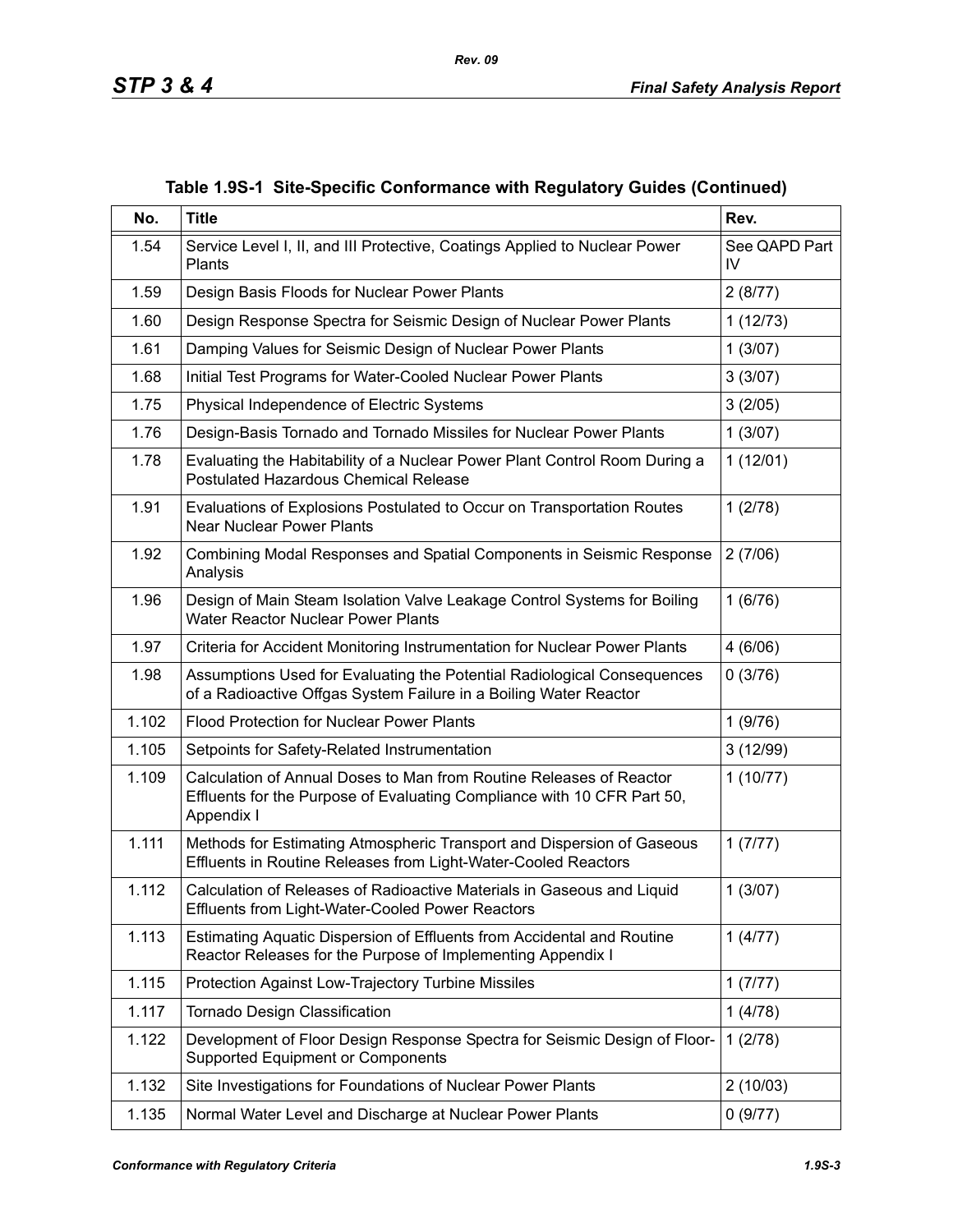|  |  |  | Table 1.9S-1 Site-Specific Conformance with Regulatory Guides (Continued) |  |  |
|--|--|--|---------------------------------------------------------------------------|--|--|
|--|--|--|---------------------------------------------------------------------------|--|--|

| No.               | <b>Title</b>                                                                                                                                                                  | Rev.                                                                                                   |
|-------------------|-------------------------------------------------------------------------------------------------------------------------------------------------------------------------------|--------------------------------------------------------------------------------------------------------|
| 1.138             | Laboratory Investigations of Soils and Rocks for Engineering Analysis and<br>Design of Nuclear Power Plants                                                                   | 2(12/03)                                                                                               |
| 1.140             | Design, Inspection, and Testing Criteria for Air Filtration and Adsorption Units<br>of Normal Atmosphere Cleanup Systems in Light-Water-Cooled Nuclear<br><b>Power Plants</b> | 2(6/01)                                                                                                |
| 1.142             | Safety-Related Concrete Structures for Nuclear Power Plants (Other than<br>Reactor Vessels and Containments)                                                                  | 2(11/01)                                                                                               |
| 1.143             | Design Guidance for Radioactive Waste Management Systems, Structures,<br>and Components Installed in Light-Water-Cooled Nuclear Power Plants                                  | 2 (11/01) (RWB,<br>radwaste pipe<br>tunnel, and<br>liquid and solid<br>waste<br>management<br>systems) |
| 1.153             | <b>Criteria for Safety Systems</b>                                                                                                                                            | 1(6/96)                                                                                                |
| 1.160             | Monitoring the Effectiveness of Maintenance at Nuclear Power Plants<br>[per NEI 07-02]                                                                                        | 2(3/97)                                                                                                |
| 1.165             | Identification and Characterization of Seismic Sources and Determination of<br>Safe Shutdown Earthquake Ground Motion                                                         | 0(3/97)                                                                                                |
| 1.182             | Assessing and Managing Risk Before Maintenance Activities at Nuclear<br>Power Plants [per NEI 07-02]                                                                          | 0(5/00)                                                                                                |
| 1.189             | Fire Protection for Nuclear Power Plants                                                                                                                                      | 1(3/07)                                                                                                |
| 1.194             | Atmospheric Relative Concentrations for Control Room Radiological<br>Habitability Assessments at Nuclear Power Plants                                                         | 0(6/03)                                                                                                |
| 1.198             | Procedures and Criteria for Assessing Seismic Soil Liquefaction at Nuclear<br><b>Power Plant Sites</b>                                                                        | 0(11/03)                                                                                               |
| 1.199             | Anchoring Components and Structural Supports in Concrete                                                                                                                      | 0(11/03)                                                                                               |
| 1.204             | Guidelines for Lightning Protection of Nuclear Power Plants                                                                                                                   | 0(11/05)                                                                                               |
| 1.206             | <b>Combined License Applications for Nuclear Power Plants</b>                                                                                                                 | 0(6/07)                                                                                                |
| 1.208             | A Performance-Based Approach to Define the Site-Specific Earthquake<br><b>Ground Motion</b>                                                                                   | 0(3/07)                                                                                                |
| 1.221             | Design-Basis Hurricane and Hurricane Missiles for Nuclear Power Plants                                                                                                        | 0(10/11)                                                                                               |
| <b>Division 4</b> |                                                                                                                                                                               |                                                                                                        |
| 4.15              | Quality Assurance for Radiological Monitoring Programs (Normal Operation)<br>- Effluent Streams and the Environment                                                           | 1(2/79)                                                                                                |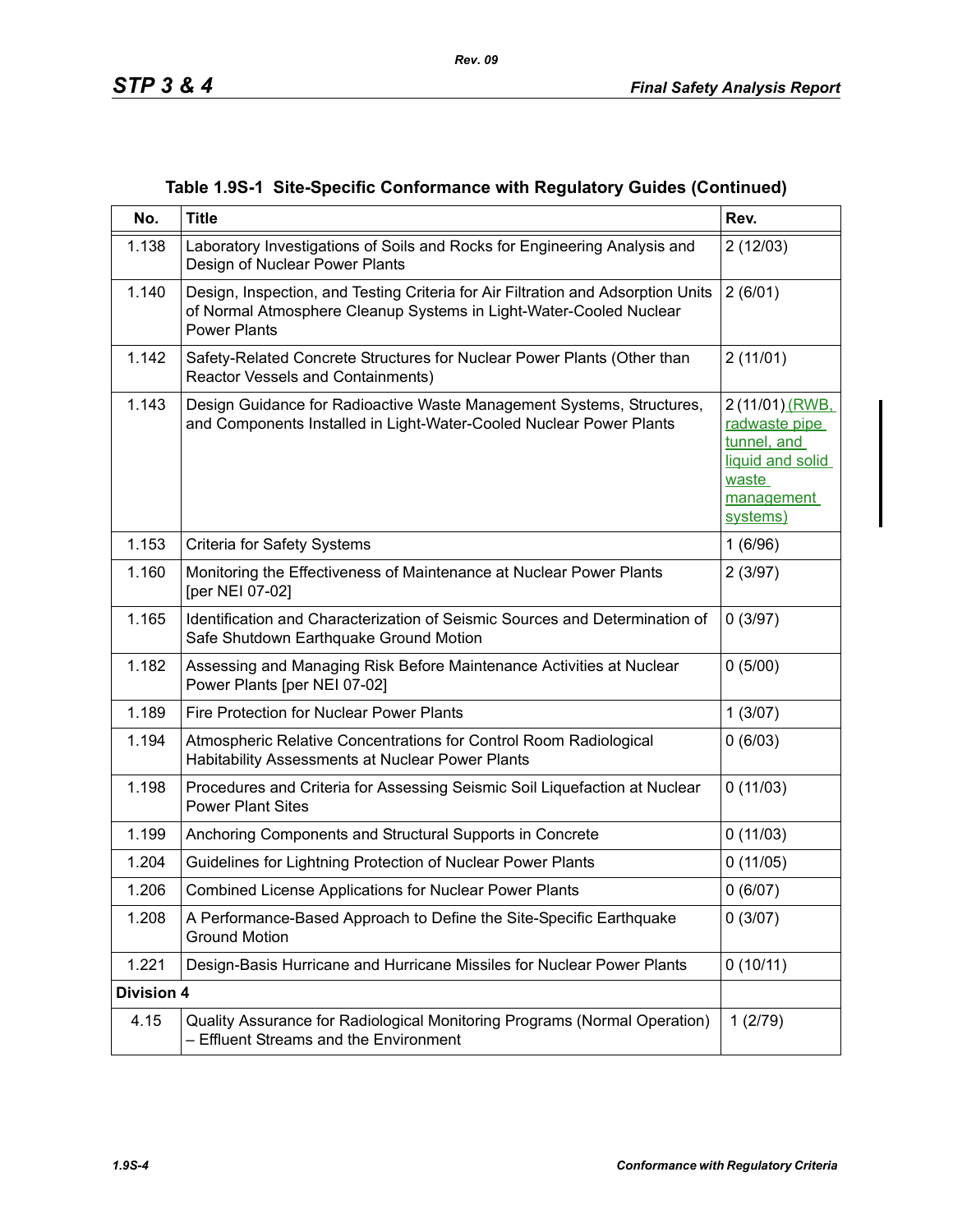| No.               | <b>Title</b>                                                                                                                                   | Rev.        |
|-------------------|------------------------------------------------------------------------------------------------------------------------------------------------|-------------|
| <b>Division 8</b> |                                                                                                                                                |             |
| 8.1               | <b>Radiation Symbol</b>                                                                                                                        | 0(2/73)     |
| 8.4               | Direct-Reading and Indirect-Reading Pocket Dosimeters                                                                                          | 0(2/73)     |
| 8.5               | Criticality and Other Interior Evacuation Signals                                                                                              | 1(3/81)     |
| 8.6               | Standard Test Procedure for Geiger-Muller Counters                                                                                             | 0(5/73)     |
| 8.7               | Instructions for Recording and Reporting Occupational Radiation Exposure<br>Data                                                               | 2(11/05)    |
| 8.8               | Information Relevant to Ensuring that Occupational Radiation Exposures at<br>Nuclear Power Stations Will Be as Low as Is Reasonably Achievable | 3(6/78)     |
| 8.9               | Acceptable Concepts, Models, Equations, and Assumptions for a Bioassay<br>Program                                                              | 1(7/93)     |
| 8.10              | Operating Philosophy for Maintaining Occupational Radiation Exposures as<br>Low as Is Reasonably Achievable                                    | $1-R(5/77)$ |
| 8.13              | Instruction Concerning Prenatal Radiation Exposure                                                                                             | 3(6/99)     |
| 8.15              | Acceptable Programs for Respiratory Protection                                                                                                 | 1(10/99)    |
| 8.20              | Applications of Bioassay for I-125 and I-131                                                                                                   | 1(9/79)     |
| 8.26              | Applications of Bioassay for Fission and Activation Products                                                                                   | 0(9/80)     |
| 8.27              | Radiation Protection Training for Personnel at Light-Water-Cooled Nuclear<br><b>Power Plants</b>                                               | 0(3/81)     |
| 8.28              | Audible-Alarm Dosimeters                                                                                                                       | 0(8/81)     |
| 8.29              | Instruction Concerning Risks from Occupational Radiation Exposure                                                                              | 1(2/96)     |
| 8.32              | Criteria for Establishing a Tritium Bioassay Program                                                                                           | 0(7/88)     |
| 8.34              | Monitoring Criteria and Methods To Calculate Occupational Radiation Doses                                                                      | 0(7/92)     |
| 8.35              | <b>Planned Special Exposures</b>                                                                                                               | 0(6/92)     |
| 8.36              | Radiation Dose to the Embryo/Fetus                                                                                                             | 0(7/92)     |
| 8.38              | Control of Access to High and Very High Radiation Areas of Nuclear Plants                                                                      | 1(5/06)     |

## **Table 1.9S-1 Site-Specific Conformance with Regulatory Guides (Continued)**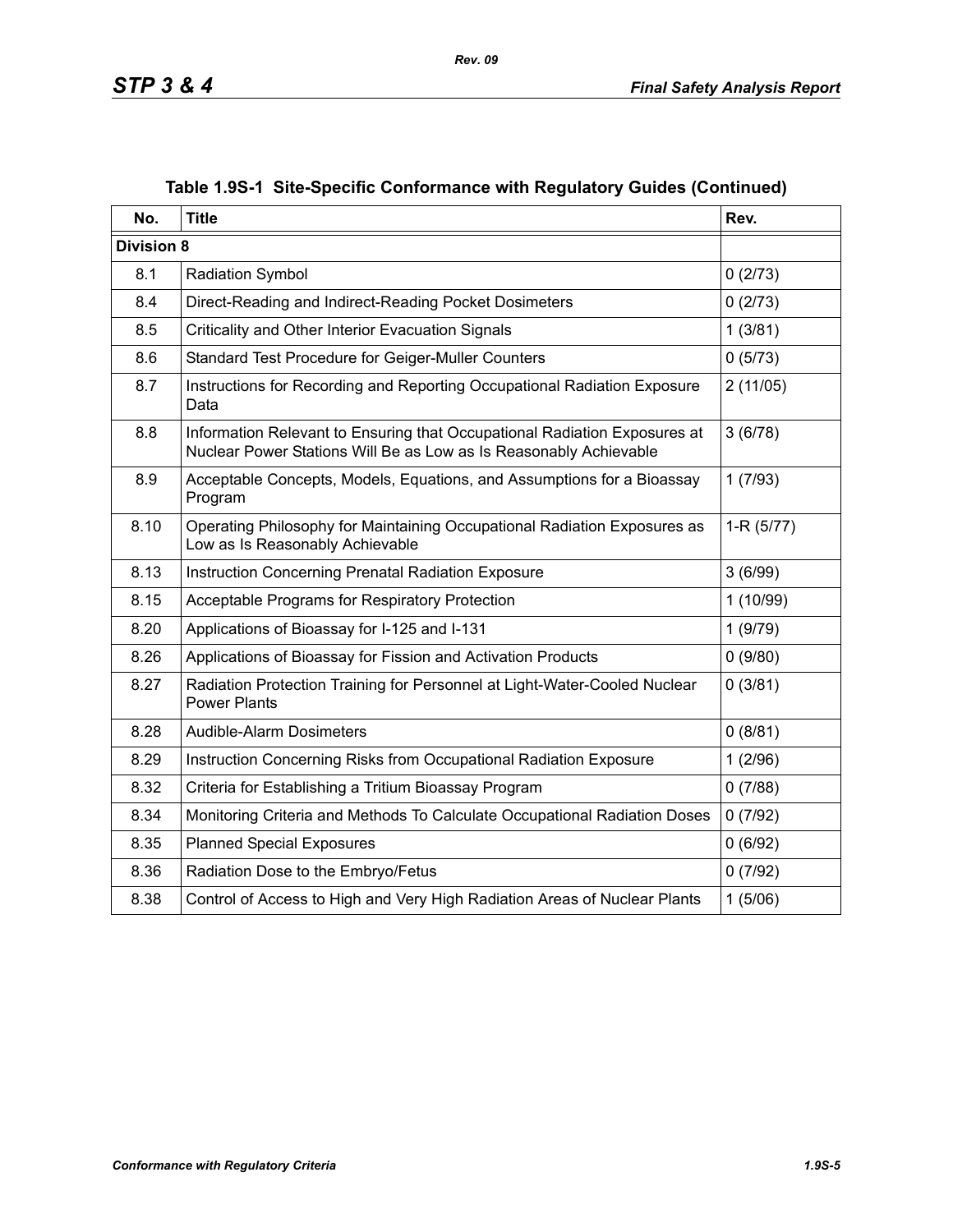| No. | <b>Title</b>                                                                                                  | Conformance                                                                                                                                                                                                   |
|-----|---------------------------------------------------------------------------------------------------------------|---------------------------------------------------------------------------------------------------------------------------------------------------------------------------------------------------------------|
|     | 1.16 Reporting of Operating Information Appendix A<br>Technical Specifications,<br>Rev. 4                     | RG 1.16, Rev. 4 does not reflect current<br>regulations. STP 3 & 4 will conform to<br>10 CFR 50.72 and 10 CFR 50.73.                                                                                          |
|     | 1.33 Quality Assurance Program Requirements<br>(Operations)                                                   | See QAPD Part IV.                                                                                                                                                                                             |
|     | 1.71 Welder Qualifications for Areas of Limited<br>Accessibility, Rev. 0                                      | Refer to Subsection I0.3.6.3.                                                                                                                                                                                 |
|     | 1.86 Termination of Operating Licenses for Nuclear<br>Reactors, Rev. 0                                        | Not applicable.                                                                                                                                                                                               |
|     | 1.90   Inservice Inspection of Prestressed Concrete<br>Containment Structures with Grouted Tendons,<br>Rev. 1 | Not applicable.                                                                                                                                                                                               |
|     | 1.114 Guidance on Being Operator at the Controls of<br>a Nuclear Power Plant, Rev. 1                          | STP 3 & 4 meets the intent of this guide by<br>having sufficient operators on duty in the<br>control room to assure visual contact with<br>reactor controls and instrumentation during<br>routine log rounds. |
|     | 1.127   Inspection of Water-Control Structures<br>Associated with Nuclear Power Plants,<br>Rev. 1             | Not applicable.                                                                                                                                                                                               |
|     | 1.134 Medical Evaluation of Licensed Personnel for<br>Nuclear Power Plants, Rev. 2                            | Conforms.                                                                                                                                                                                                     |
|     | 1.149 Nuclear Power Plant Simulation facilities for<br>Use in Operator License Examinations, Rev. 1           | The simulator will be certified in accordance<br>with RG 1.149, Rev. 3 and ANSI/ANS 3.5-<br>1998.                                                                                                             |

### **Table 1.9S-2 Conformance with Regulatory Guides Noted as "COL Applicant" in DCD**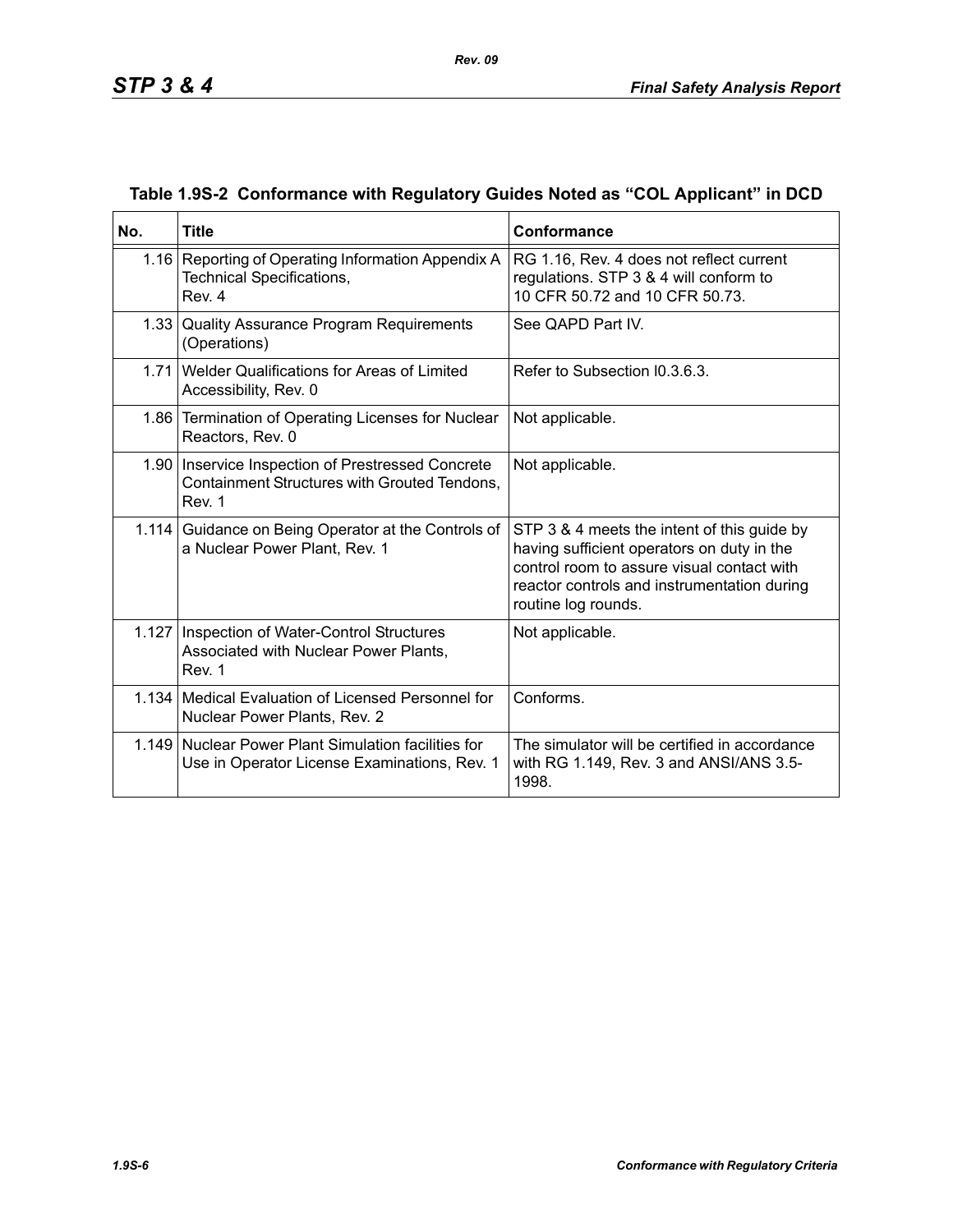| No.             | <b>Title</b>                                                                               | Rev.     |  |  |  |
|-----------------|--------------------------------------------------------------------------------------------|----------|--|--|--|
|                 | Chapter 1 - Introduction and General Description of the Plant                              |          |  |  |  |
| 1.0             | Introduction and Interfaces                                                                | 0(3/07)  |  |  |  |
|                 | <b>Chapter 2 - Site Characteristics</b>                                                    |          |  |  |  |
| 2.0             | <b>Site Characteristics and Site Parameters</b>                                            | 0(3/07)  |  |  |  |
| 2.1.1           | Site Location and Description                                                              | 3(3/07)  |  |  |  |
| 2.1.2           | <b>Exclusion Area Authority and Control</b>                                                | 3(3/07)  |  |  |  |
| 2.1.3           | <b>Population Distribution</b>                                                             | 3(3/07)  |  |  |  |
| $2.2.1 - 2.2.2$ | Identification of Potential Hazards in Site Vicinity                                       | 3(3/07)  |  |  |  |
| 2.2.3           | <b>Evaluation of Potential Accidents</b>                                                   | 3(3/07)  |  |  |  |
| 2.3.1           | <b>Regional Climatology</b>                                                                | 3(3/07)  |  |  |  |
| 2.3.2           | Local Meteorology                                                                          | 3(3/07)  |  |  |  |
| 2.3.3           | Onsite Meteorological Measurements Programs                                                | 3(3/07)  |  |  |  |
| 2.3.4           | Short-Term Atmospheric Dispersion Estimates for Accident Releases                          | 3(3/07)  |  |  |  |
| 2.3.5           | Long-Term Atmospheric Dispersion Estimates for Routine<br>Releases                         | 3(3/07)  |  |  |  |
| 2.4.1           | <b>Hydrologic Description</b>                                                              | 3(3/07)  |  |  |  |
| 2.4.2           | Floods                                                                                     | 4 (3/07) |  |  |  |
| 2.4.3           | Probable Maximum Flood (PMF) on Streams and Rivers                                         | 4(3/07)  |  |  |  |
| 2.4.4           | <b>Potential Dam Failures</b>                                                              | 3(3/07)  |  |  |  |
| 2.4.5           | Probable Maximum Surge and Seiche Flooding                                                 |          |  |  |  |
| 2.4.6           | Probable Maximum Tsunami Hazards                                                           | 3(3/07)  |  |  |  |
| 2.4.7           | Ice Effects                                                                                | 3(3/07)  |  |  |  |
| 2.4.8           | <b>Cooling Water Canals and Reservoirs</b>                                                 | 3(3/07)  |  |  |  |
| 2.4.9           | <b>Channel Diversions</b>                                                                  | 3(3/07)  |  |  |  |
| 2.4.10          | <b>Flooding Protection Requirements</b>                                                    | 3(3/07)  |  |  |  |
| 2.4.11          | Low Water Considerations                                                                   | 3(3/07)  |  |  |  |
| 2.4.12          | Groundwater                                                                                | 3(3/07)  |  |  |  |
| 2.4.13          | Accidental Releases of Radioactive Liquid Effluents in Ground and<br><b>Surface Waters</b> | 3(3/07)  |  |  |  |
| 2.4.14          | Technical Specifications and Emergency Operation Requirements                              | 3(3/07)  |  |  |  |
| 2.5.1           | Basic Geologic and Seismic Information                                                     | 4(3/07)  |  |  |  |
| 2.5.2           | <b>Vibratory Ground Motion</b>                                                             | 4(3/07)  |  |  |  |
| 2.5.3           | <b>Surface Faulting</b>                                                                    | 4(3/07)  |  |  |  |

## **Table 1.9S-3 Site-Specific Conformance with Standard Review Plan**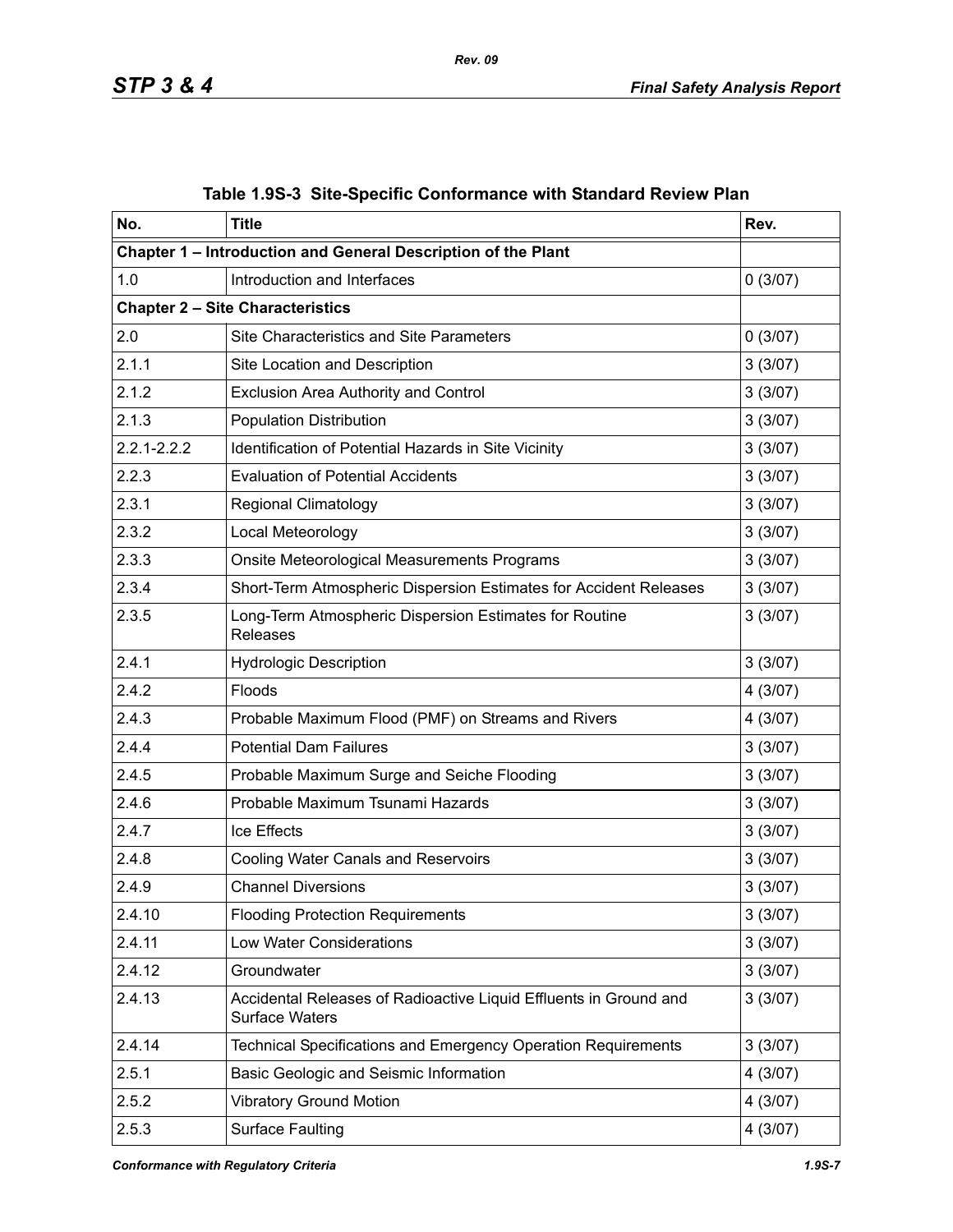| No.     | <b>Title</b>                                                         | Rev.     |
|---------|----------------------------------------------------------------------|----------|
| 2.5.4   | Stability of Subsurface Materials and Foundations                    | 3(3/07)  |
| 2.5.5   | <b>Stability of Slopes</b>                                           | 3(3/07)  |
|         | Chapter 3 - Design of Structures, Components, Equipment, and Systems |          |
| 3.2.1   | Seismic Classification                                               | 2(3/07)  |
| 3.2.2   | <b>System Quality Group Classification</b>                           | 2(3/07)  |
| 3.3.1   | Wind Loadings                                                        | 3 (3/070 |
| 3.3.2   | Tornado Loadings                                                     | 3(3/07)  |
| 3.4.2   | Analysis Procedures                                                  | 3(3/07)  |
| 3.5.1.3 | <b>Turbine Missiles</b>                                              | 3(3/07)  |
| 3.5.1.4 | Missiles Generated by Tornadoes and Extreme Winds                    | 3(3/07)  |
| 3.5.3   | <b>Barrier Design Procedures</b>                                     | 3(3/07)  |
| 3.7.1   | Seismic Design Parameters                                            | 3(3/07)  |
| 3.7.2   | Seismic System Analysis                                              | 3(3/07)  |
| 3.8.4   | Other Seismic Category I Structures                                  | 2(3/07)  |
|         | Appendix B                                                           | 2(3/07)  |
|         | Appendix C                                                           | 2(3/07)  |
| 3.8.5   | Foundations                                                          | 2(3/07)  |
|         | <b>Chapter 8 - Electrical Power</b>                                  |          |
| 8.1     | Electric Power - Introduction                                        | 3(3/07)  |
| 8.2     | Offsite Power system                                                 | 4(3/07)  |
|         | Appendix A                                                           | 4(3/07)  |
|         | <b>Chapter 9 - Auxiliary Systems</b>                                 |          |
| 9.2.1   | <b>Station Service Water System</b>                                  | 5(3/07)  |
| 9.2.2   | <b>Reactor Auxiliary Cooling Water Systems</b>                       | 4 (3/07) |
| 9.2.4   | Potable and Sanitary Water Systems                                   | 3(3/07)  |
| 9.2.5   | <b>Ultimate Heat Sink</b>                                            | 3(3/07)  |
| 9.3.1   | <b>Compressed Air System</b>                                         | 2(3/07)  |
| 9.3.3   | Equipment and Floor Drainage System                                  | 3(3/07)  |
| 9.5.1   | Fire Protection Program                                              | 5(3/07)  |
|         | Appendix A                                                           | 5(3/07)  |
| 9.5.2   | <b>Communications Systems</b>                                        | 3(3/07)  |

### **Table 1.9S-3 Site-Specific Conformance with Standard Review Plan (Continued)**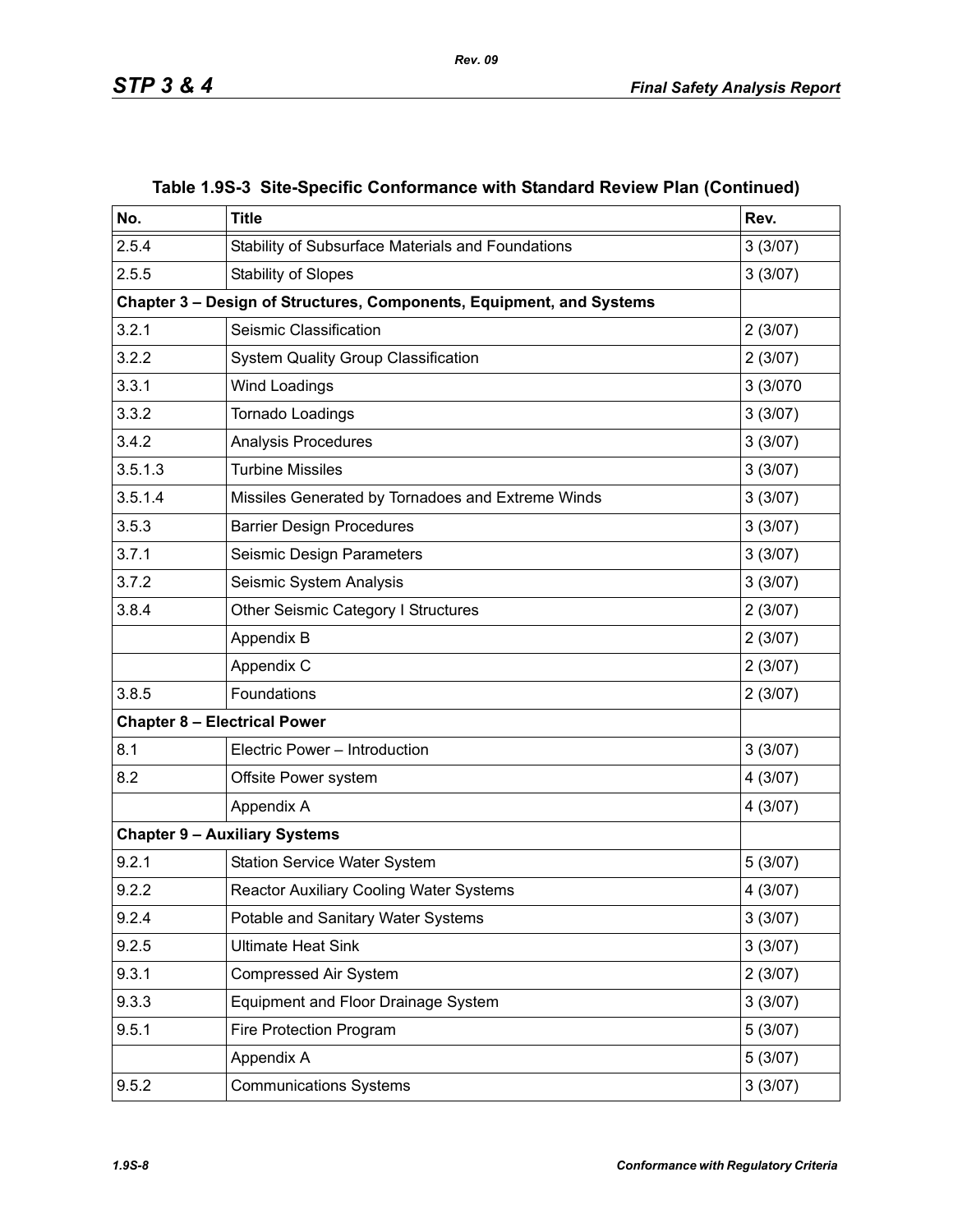| No.           | <b>Title</b>                                                                                                  | Rev.                    |
|---------------|---------------------------------------------------------------------------------------------------------------|-------------------------|
|               | Chapter 10 - Steam and Power Conversion System                                                                |                         |
| 10.4.5        | <b>Circulating Water System</b>                                                                               | 3(3/07)                 |
|               | <b>Chapter 11 - Radioactive Waste Management</b>                                                              |                         |
| 11.5          | Process and Effluent Radiological Monitoring Instrumentation and<br><b>Sampling Systems</b>                   | 3(7/81)                 |
|               | BTP 11-6 Postulated Radioactive Releases due to Liquid-Containing Tank<br><b>Failures</b>                     | 3(3/07)                 |
|               | <b>Chapter 12 - Radiation Protection</b>                                                                      |                         |
| 12.5          | <b>Operational Radiation Protection Program</b>                                                               | 3(3/07)                 |
|               | <b>Chapter 13 - Conduct of Operations</b>                                                                     |                         |
| 13.1.1        | Management and Technical Support Organization                                                                 | 5(3/07)                 |
| 13.1.2-13.1.3 | <b>Operating Organization</b>                                                                                 | 6(3/07)                 |
| 13.2.1        | Reactor Operator Requalification Program; Reactor Operator Training                                           | 3(3/07)                 |
| 13.2.2        | Non-Licensed Plant Staff Training                                                                             | 3(3/07)                 |
| 13.3          | <b>Emergency Planning</b>                                                                                     | 3(3/07)                 |
| 13.4          | <b>Operational Programs</b>                                                                                   | 3(3/07)                 |
| 13.5.1        | <b>Administrative Procedures</b>                                                                              | 0(7/81)                 |
| 13.5.1.1      | Administrative Procedures - General                                                                           | 0(3/07)                 |
| 13.5.1.2      | Administrative Procedures - Initial Test Program                                                              | 0(6/96)                 |
| 13.5.2.1      | Operating and Emergency Operating Procedures                                                                  | 2(3/07)                 |
|               | Appendix A                                                                                                    | 2(3/07)                 |
| 13.5.2.2      | Maintenance and Other Operating Procedures                                                                    | 0(4/96)<br><b>DRAFT</b> |
| 13.6          | <b>Physical Security</b>                                                                                      | 3(3/07)                 |
| 13.6.1        | Physical Security - Combined License Review Responsibilities                                                  | 0(3/07)                 |
|               | <b>Chapter 17 - Quality Assurance</b>                                                                         |                         |
| 17.5          | Quality Assurance Program Description - Design Certification, Early Site<br>Permit and New License Applicants | 0(3/07)                 |

# **Table 1.9S-3 Site-Specific Conformance with Standard Review Plan (Continued)**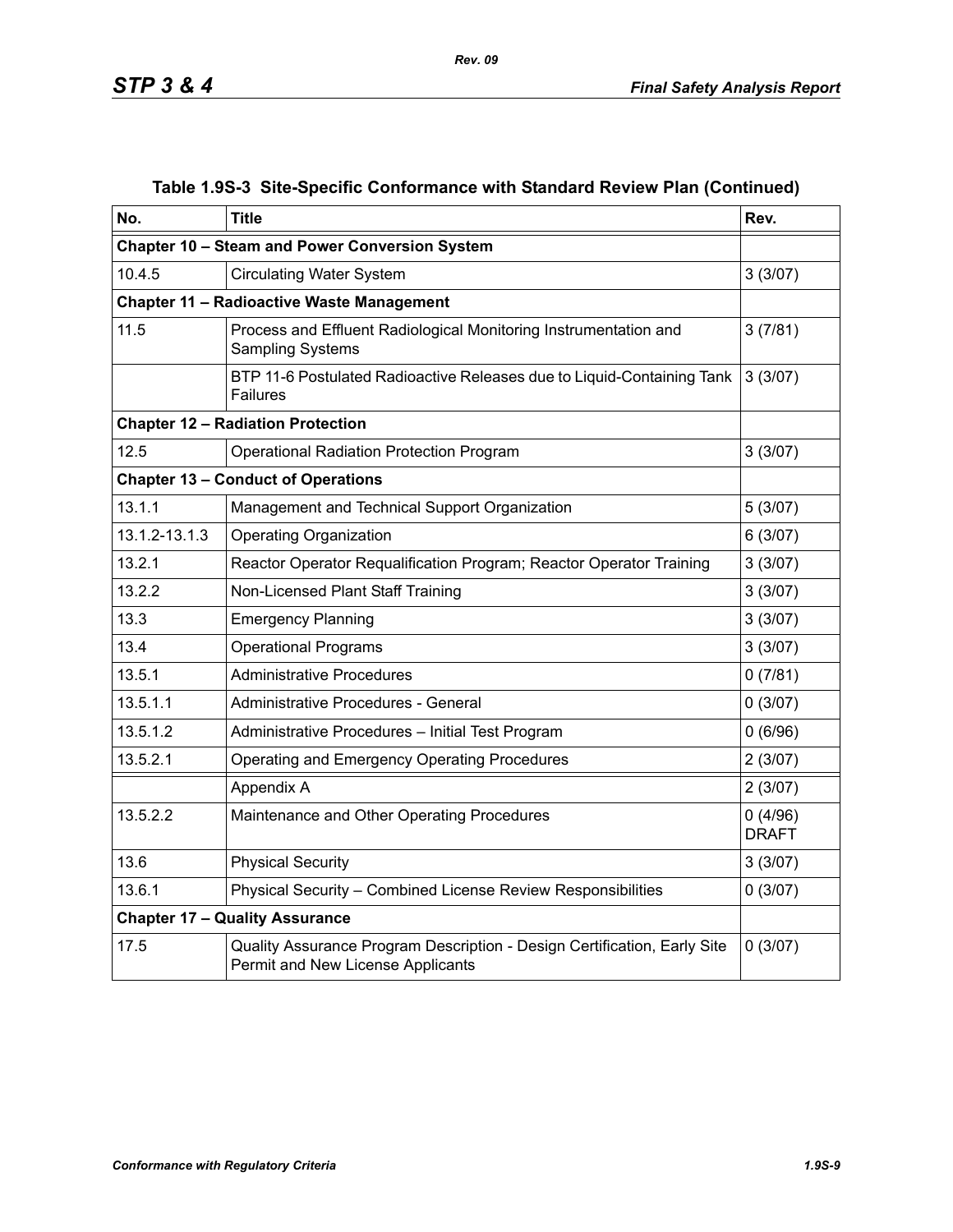| <b>Departure</b><br><b>Number</b> | <b>Subject</b>                      | <b>Affected COLA Sections</b>                                                                                                                                                                                                                                                                                                                                         | <b>Sections</b>                                                                                                      | Applicable SRP Conformance with Applicable SRP/<br><b>Justification for Differences</b> |
|-----------------------------------|-------------------------------------|-----------------------------------------------------------------------------------------------------------------------------------------------------------------------------------------------------------------------------------------------------------------------------------------------------------------------------------------------------------------------|----------------------------------------------------------------------------------------------------------------------|-----------------------------------------------------------------------------------------|
| STD DEP<br>$T11.1-1$              | Definition of As-Built              | Tier 1 Section 1.1                                                                                                                                                                                                                                                                                                                                                    | 14.3                                                                                                                 | Conforms with applicable SRP section                                                    |
| STD DEP<br>$T12.1-2$              | <b>RIP Motor Casing</b><br>Cladding | Tier 1 Section 2.1<br>Tier 2 Section 5.3                                                                                                                                                                                                                                                                                                                              | 5.3.1<br>5.3.3                                                                                                       | Conforms with applicable SRP sections                                                   |
| STD DEP<br>$T12.2 - 1$            | Control System<br>Changes           | Tier 1 Section 2.2<br>Tier 1 Section 2.15<br>Tier 2 Section 7.2<br>Tier 2 Section 7.6<br>Tier 2 Section 7.7<br>Tier 2 Section 10.1<br>Tier 2 Section 16.3.3.1.1<br>Tier 2 Section 16B.3.3.1.1                                                                                                                                                                         | 1.0<br>App 7.0-A<br>7.1<br>7.2<br>7.3<br>7.6<br>7.7                                                                  | Conforms with applicable SRP sections                                                   |
| STD DEP<br>$T12.3-1$              | Hi Rad MSIV<br>Closure              | Tier 1 Section 2.3<br>Tier 1 Section 2.7<br>Tier 2 Section 1.2<br>Tier 2 Appendix 1A<br>Tier 2 Section 3.4<br>Tier 2 Section 5.2<br>Tier 2 Section 7.1<br>Tier 2 Section 7.2<br>Tier 2 Section 7.3<br>Tier 2 Section 7.5<br>Tier 2 Section 15.2<br>Tier 2 Section 16.3.3.1.1<br>Tier 2 Section 16.3.3.6.1<br>Tier 2 Section 16B.3.3.1.1<br>Tier 2 Section 16B.3.3.6.1 | 1.0<br>3.4.1<br>5.2.5<br>7.1<br>Table 7.1<br>App 7.1-A<br>7.2<br>7.3<br>7.5<br>11.5<br>13.3<br>15.2.1-15.2.5<br>16.0 | Conforms with applicable SRP sections                                                   |

*1.9S-10*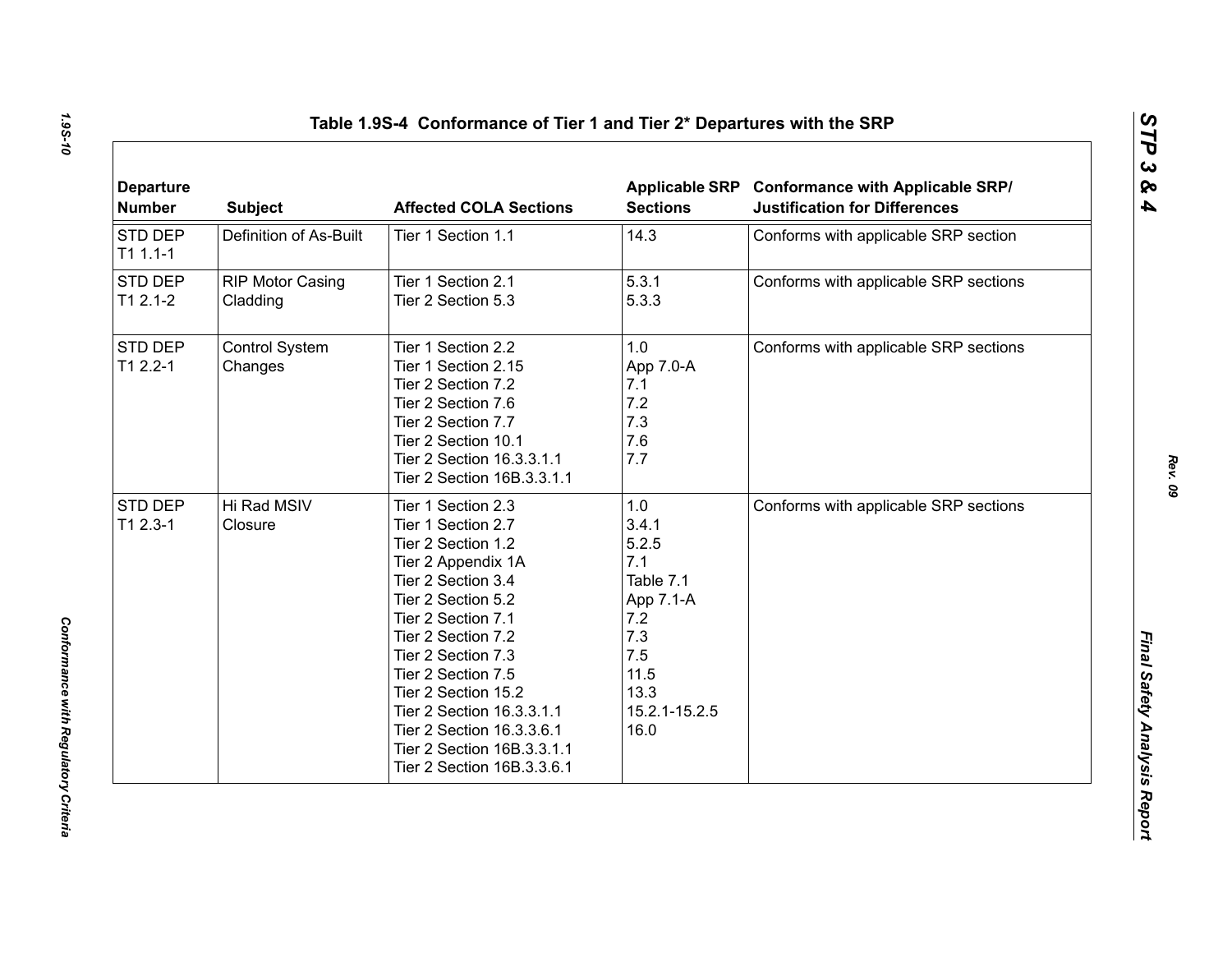| <b>Departure</b><br><b>Number</b> | <b>Subject</b>                        | <b>Affected COLA Sections</b>                                                                                                                                                                                                                                                                                        | <b>Sections</b>                                                                                                                 | Applicable SRP Conformance with Applicable SRP/<br><b>Justification for Differences</b> |
|-----------------------------------|---------------------------------------|----------------------------------------------------------------------------------------------------------------------------------------------------------------------------------------------------------------------------------------------------------------------------------------------------------------------|---------------------------------------------------------------------------------------------------------------------------------|-----------------------------------------------------------------------------------------|
| STD DEP<br>$T12.4-1$              | <b>RHR Spent Fuel</b><br>Pool Cooling | Tier 1 Section 2.4<br>Tier 1 Section 2.6<br>Tier 2 Appendix 1AA<br>Tier 2 Section 3.1<br>Tier 2 Section 3.9<br>Tier 2 Appendix 3MA<br>Tier 2 Section 5.4<br>Tier 2 Section 6.3<br>Tier 2 Section 6.6<br>Tier 2 Section 7.3<br>Tier 2 Section 7.4<br>Tier 2 Section 9.1<br>Tier 2 Appendix 19L<br>Tier 2 Appendix 19Q | 3.2.1<br>3.2.2<br>5.4<br>5.4.7<br>6.3<br>6.6<br>7.3<br>7.4<br>9.1.1<br>9.1.2<br>9.1.3<br>9.1.4<br>9.1.5<br>13.4<br>19.1<br>19.2 | Conforms with applicable SRP sections                                                   |
|                                   |                                       |                                                                                                                                                                                                                                                                                                                      |                                                                                                                                 |                                                                                         |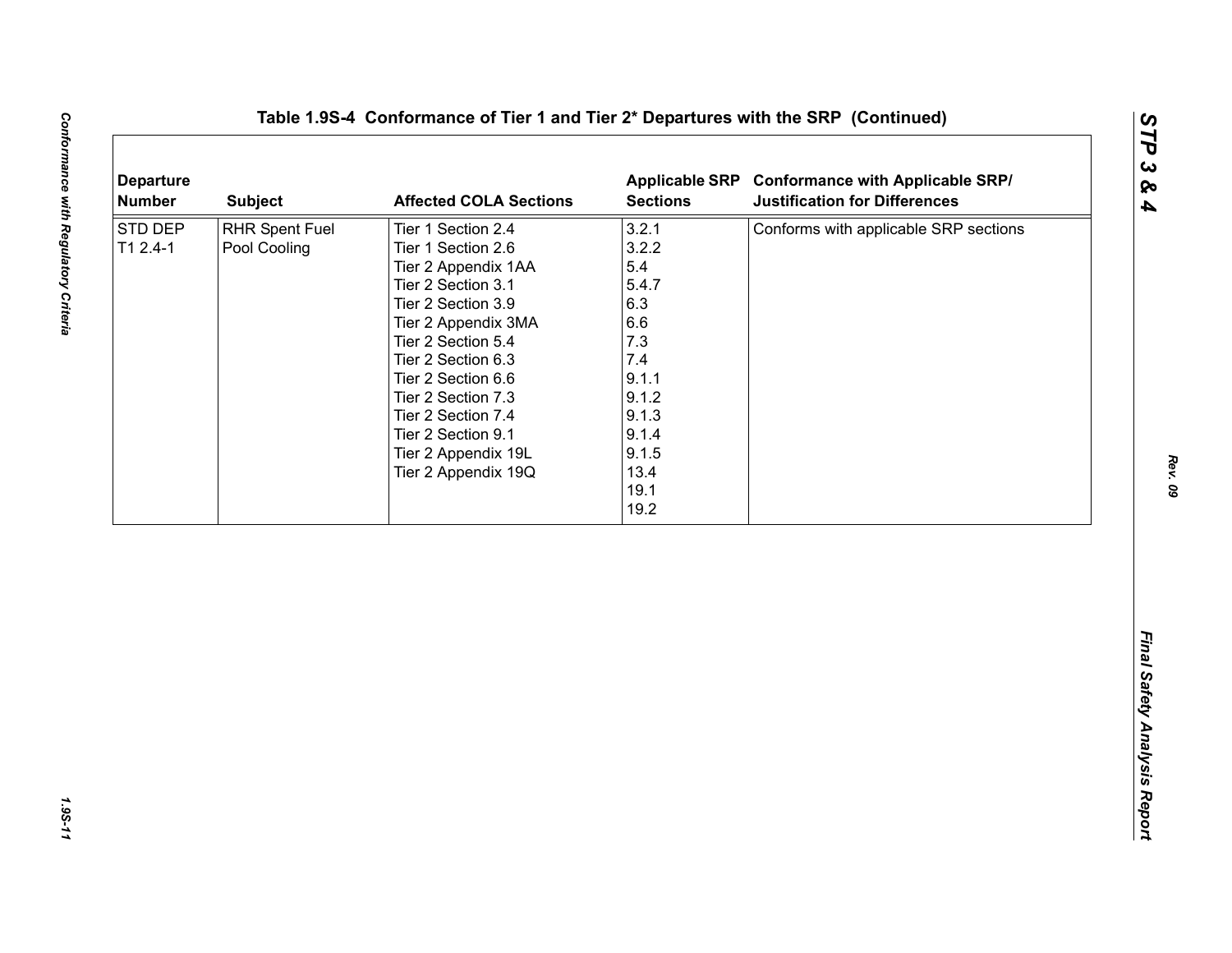| <b>Departure</b><br><b>Number</b> | <b>Subject</b>                     | <b>Affected COLA Sections</b>                                                                                                                                                                                                                                                                        | <b>Sections</b>                                                                                                                                                                                        | Applicable SRP Conformance with Applicable SRP/<br><b>Justification for Differences</b> |
|-----------------------------------|------------------------------------|------------------------------------------------------------------------------------------------------------------------------------------------------------------------------------------------------------------------------------------------------------------------------------------------------|--------------------------------------------------------------------------------------------------------------------------------------------------------------------------------------------------------|-----------------------------------------------------------------------------------------|
| STD DEP<br>T1 2.4-2               | <b>FW Line Break</b><br>Mitigation | Tier 1 Section 2.4<br>Tier 2 Section 5.2<br>Tier 2 Section 6.2<br>Tier 2 Section 7.3<br>Tier 2 Section 8.1<br>Tier 2 Section 8.3<br>Tier 2 Section 10.2<br>Tier 2 Appendix 19L<br>Tier 2 Section 16.3.3.1.1<br>Tier 2 Section 16.3.3.1.4<br>Tier 2 Section 16B.3.3.1.1<br>Tier 2 Section 16B.3.3.1.4 | 3.2.2<br>3.6.2<br>3.6.3<br>3.8.3<br>3.11<br>5.2.2<br>5.2.3<br>5.2.4<br>5.2.5<br>6.2.1.1C<br>6.2.1.2<br>6.2.1.3<br>6.2.1.4<br>6.2.2<br>6.2.3<br>6.2.4<br>6.5.2<br>6.6<br>9.2.2<br>9.2.3<br>10.2<br>16.0 | Conforms with applicable SRP sections                                                   |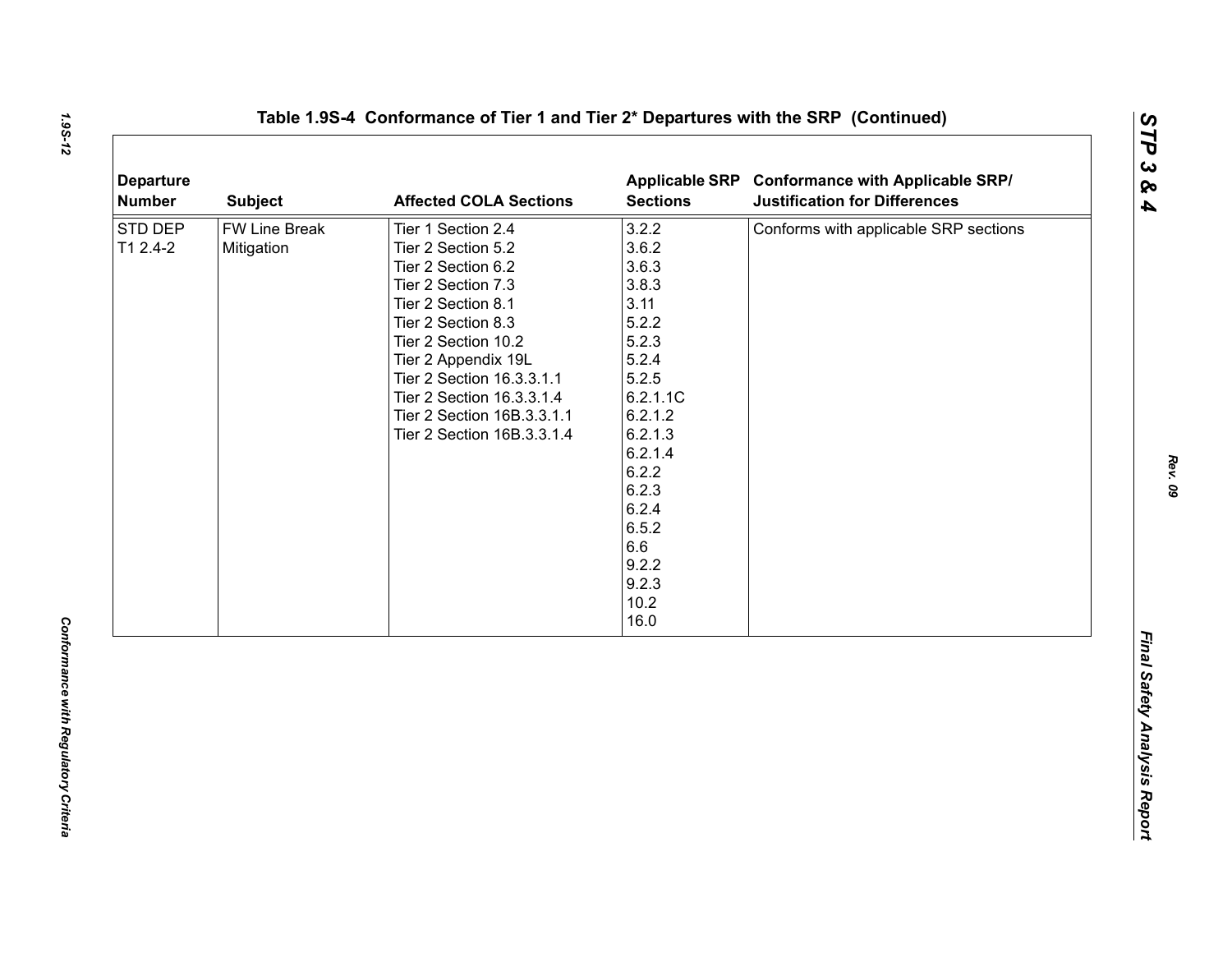| <b>RCIC Pump</b> | Tier 1 Section 2.4                       | 3.2.2                                                                                                                                                                                                                                                                                                      | Conforms with applicable SRP sections                                                                   |
|------------------|------------------------------------------|------------------------------------------------------------------------------------------------------------------------------------------------------------------------------------------------------------------------------------------------------------------------------------------------------------|---------------------------------------------------------------------------------------------------------|
|                  |                                          |                                                                                                                                                                                                                                                                                                            |                                                                                                         |
|                  | Tier 2 Appendix 1A                       | 5.4                                                                                                                                                                                                                                                                                                        |                                                                                                         |
|                  | Tier 2 Section 3.2                       | 5.4.6                                                                                                                                                                                                                                                                                                      |                                                                                                         |
|                  | Tier 2 Section 3.9                       | 5.4.7                                                                                                                                                                                                                                                                                                      |                                                                                                         |
|                  |                                          |                                                                                                                                                                                                                                                                                                            |                                                                                                         |
|                  | Tier 2 Appendix 3MA                      |                                                                                                                                                                                                                                                                                                            |                                                                                                         |
|                  | Tier 2 Section 5.4                       |                                                                                                                                                                                                                                                                                                            |                                                                                                         |
|                  | Tier 2 Section 6.2                       |                                                                                                                                                                                                                                                                                                            |                                                                                                         |
|                  | Tier 2 Section 7.3                       |                                                                                                                                                                                                                                                                                                            |                                                                                                         |
|                  | Tier 2 Section 14.2                      | 6.2.4                                                                                                                                                                                                                                                                                                      |                                                                                                         |
|                  | Tier 2 Section 16.3.3.1.1                |                                                                                                                                                                                                                                                                                                            |                                                                                                         |
|                  | Tier 2 Section 16.3.3.1.4                |                                                                                                                                                                                                                                                                                                            |                                                                                                         |
|                  | Tier 2 Section 16B.3.3.1.1               |                                                                                                                                                                                                                                                                                                            |                                                                                                         |
|                  |                                          |                                                                                                                                                                                                                                                                                                            |                                                                                                         |
|                  |                                          |                                                                                                                                                                                                                                                                                                            |                                                                                                         |
|                  |                                          |                                                                                                                                                                                                                                                                                                            |                                                                                                         |
|                  |                                          |                                                                                                                                                                                                                                                                                                            |                                                                                                         |
|                  |                                          |                                                                                                                                                                                                                                                                                                            |                                                                                                         |
|                  |                                          |                                                                                                                                                                                                                                                                                                            |                                                                                                         |
|                  |                                          |                                                                                                                                                                                                                                                                                                            |                                                                                                         |
|                  |                                          |                                                                                                                                                                                                                                                                                                            | Conforms with applicable SRP sections                                                                   |
|                  |                                          |                                                                                                                                                                                                                                                                                                            |                                                                                                         |
|                  |                                          |                                                                                                                                                                                                                                                                                                            |                                                                                                         |
|                  |                                          |                                                                                                                                                                                                                                                                                                            |                                                                                                         |
|                  |                                          |                                                                                                                                                                                                                                                                                                            |                                                                                                         |
|                  | Tier 2 Section 14.2                      |                                                                                                                                                                                                                                                                                                            |                                                                                                         |
|                  | RHR, HPCF, and RCIC<br>Turbine Pump NPSH | Tier 2 Appendix 3B<br>Tier 2 Section 16B.3.3.1.4<br>Tier 2 Section 19.3<br>Tier 2 Section 19.9<br>Tier 2 Section 19.11<br>Tier 2 Section 19.13<br>Tier 2 Appendix 19K<br>Tier 2 Appendix 19M<br>Tier 1 Section 2.4<br>Tier 2 Section 5.4<br>Tier 2 Section 6.2<br>Tier 2 Section 6.3<br>Tier 2 Appendix 6C | 6.2.1.2<br>6.2.1.3<br>6.2.1.4<br>6.2.1.5<br>6.2.2<br>7.3<br>14.2<br>16.0<br>16.1<br>19.1<br>19.2<br>6.2 |

1.95-13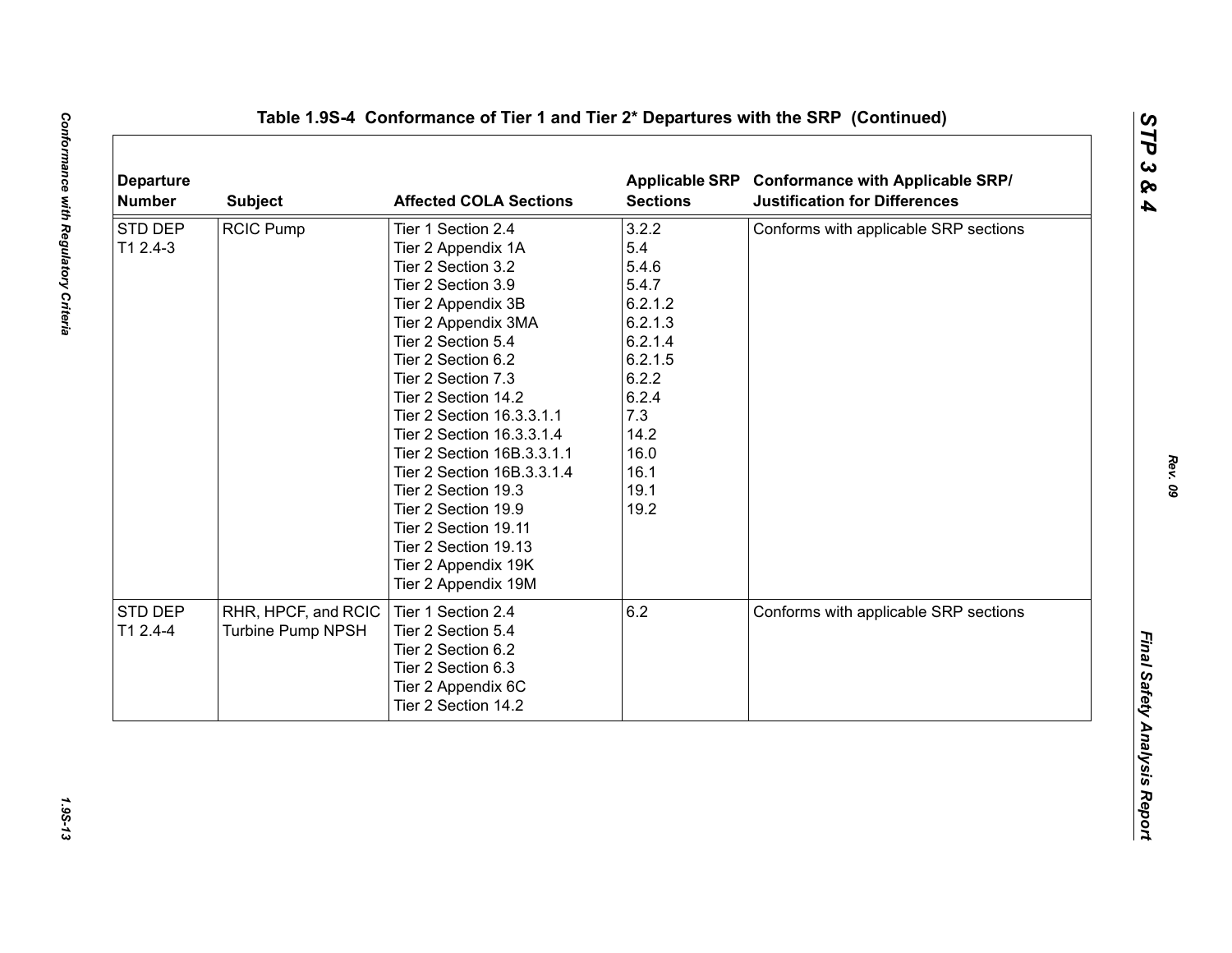| <b>STP DEP</b><br>9.1.1<br>New Fuel Storage<br>Conforms with applicable SRP Sections<br>Tier 1 Section 2.5<br>9.1.2<br>$T12.5-1$<br>Racks<br>Tier 2 Section 1.2<br>Tier 2 Section 3.1<br>Tier 2 Section 9.1<br>Tier 2 Section 12.3<br>Tier 2 Section 16.4<br><b>Addition of Condensate</b><br>Tier 1 Section<br>10.4.7<br>Conforms with applicable SRP sections<br><b>Booster Pumps</b><br>2.10<br>14.3<br>Breaker/Fuse<br>Tier 1 Section 2.12<br>Conforms with applicable SRP sections<br>14.3.6<br>Coordination |
|-------------------------------------------------------------------------------------------------------------------------------------------------------------------------------------------------------------------------------------------------------------------------------------------------------------------------------------------------------------------------------------------------------------------------------------------------------------------------------------------------------------------|
| STD DEP<br>T1 2.10-1<br>STD DEP<br>T1 2.12-1                                                                                                                                                                                                                                                                                                                                                                                                                                                                      |
|                                                                                                                                                                                                                                                                                                                                                                                                                                                                                                                   |
|                                                                                                                                                                                                                                                                                                                                                                                                                                                                                                                   |
| STD DEP<br><b>I&amp;C Power</b><br>Conforms with applicable SRP section<br>Tier 1 Section 2.12<br>App 7.1-C<br>T1 2.12-2<br>Division<br>Tier 2 Section 8.1<br>Tier 2 Section 8.3                                                                                                                                                                                                                                                                                                                                  |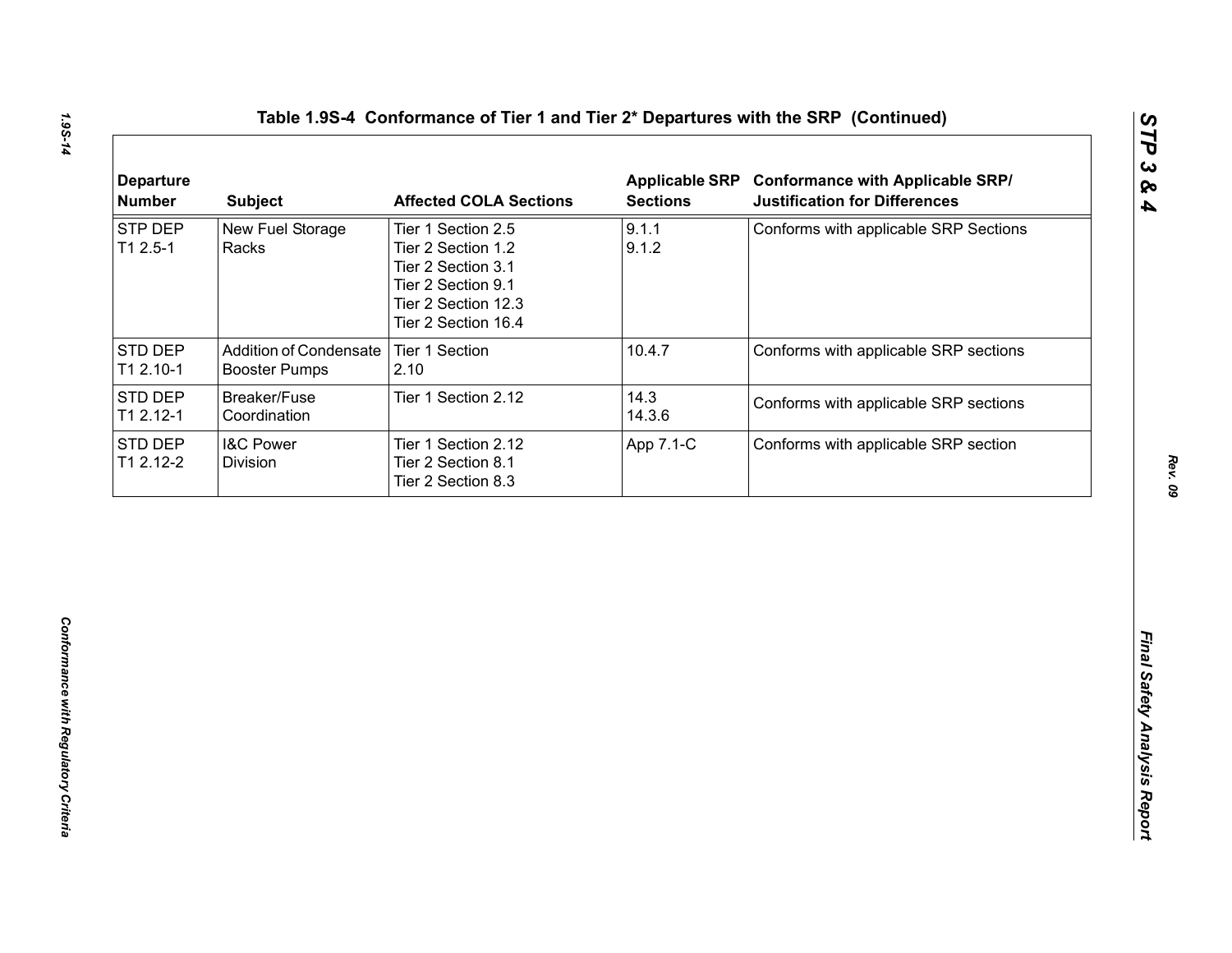| <b>Departure</b><br><b>Number</b> | <b>Subject</b> | <b>Affected COLA Sections</b> | <b>Sections</b> | Applicable SRP Conformance with Applicable SRP/<br><b>Justification for Differences</b> |
|-----------------------------------|----------------|-------------------------------|-----------------|-----------------------------------------------------------------------------------------|
| <b>STD DEP</b>                    | Hydrogen       | Tier 1 Section 2.2            | 3.2.2           | Conforms with applicable SRP sections                                                   |
| T1 2.14-1                         | Recombiner     | Tier 1 Section 2.3            | 5.4             |                                                                                         |
|                                   | Elimination    | Tier 1 Section 2.4            | 5.4.6           |                                                                                         |
|                                   |                | Tier 1 Section 2.7            | 5.4.7           |                                                                                         |
|                                   |                | Tier 1 Section 2.11           | 6.2.2           |                                                                                         |
|                                   |                | Tier 1 Section 2.14           | 6.5.2           |                                                                                         |
|                                   |                | Tier 1 Section 2.15           | 6.5.3           |                                                                                         |
|                                   |                | Tier 2 Section 1.2            | 6.5.5           |                                                                                         |
|                                   |                | Tier 2 Appendix 1A            | 7.1             |                                                                                         |
|                                   |                | Tier 2 Appendix 1AA           | 7.3             |                                                                                         |
|                                   |                | Tier 2 Section 3.2            | 7.4             |                                                                                         |
|                                   |                | Tier 2 Section 3.9            | 7.5             |                                                                                         |
|                                   |                | Tier 2 Appendix 3I            | 7.6             |                                                                                         |
|                                   |                | Tier 2 Appendix 3MA           | 16.0            |                                                                                         |
|                                   |                | Tier 2 Section 5.2            | 16.1            |                                                                                         |
|                                   |                | Tier 2 Section 5.4            |                 |                                                                                         |
|                                   |                | Tier 2 Section 6.2            |                 |                                                                                         |
|                                   |                | Tier 2 Section 6.5            |                 |                                                                                         |
|                                   |                | Tier 2 Section 6.6            |                 |                                                                                         |
|                                   |                | Tier 2 Section 7.1            |                 |                                                                                         |
|                                   |                | Tier 2 Section 7.3            |                 |                                                                                         |
|                                   |                | Tier 2 Section 7.4            |                 |                                                                                         |
|                                   |                | Tier 2 Section 7.5            |                 |                                                                                         |
|                                   |                | Tier 2 Section 7.6            |                 |                                                                                         |
|                                   |                | Tier 2 Section 9.2            |                 |                                                                                         |
|                                   |                | Tier 2 Section 9.4            |                 |                                                                                         |
|                                   |                | Tier 2 Appendix 9A            |                 |                                                                                         |
|                                   |                | Tier 2 Section 14.2           |                 |                                                                                         |
|                                   |                | Tier 2 Appendix 15A           |                 |                                                                                         |

1.9S-15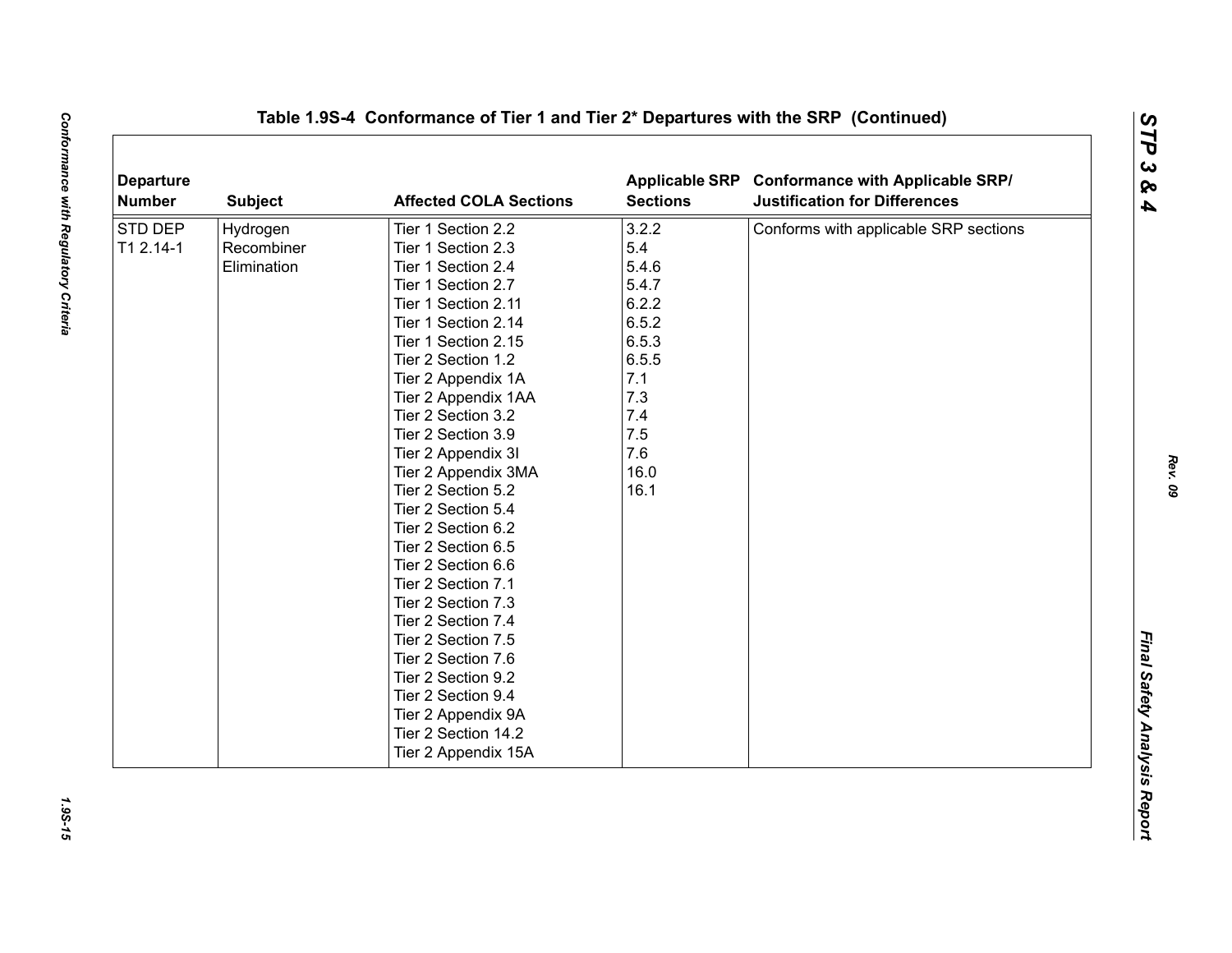| <b>Departure</b><br><b>Number</b>   | <b>Subject</b>                                    | <b>Affected COLA Sections</b>                                                                                                                                                                                                                                                                                                                                                        | <b>Sections</b> | Applicable SRP Conformance with Applicable SRP/<br><b>Justification for Differences</b> |
|-------------------------------------|---------------------------------------------------|--------------------------------------------------------------------------------------------------------------------------------------------------------------------------------------------------------------------------------------------------------------------------------------------------------------------------------------------------------------------------------------|-----------------|-----------------------------------------------------------------------------------------|
| STD DEP<br>T1 2.14-1<br>(continued) | Hydrogen<br>Recombiner<br>Elimination (continued) | Tier 2 Section 16.3.3.6.1<br>Tier 2 Section 16.3.3.6.2<br>Tier 2 Section 16.3.6.3.1<br>Tier 2 Section 16.3.6.3.2<br>Tier 2 Section 16.5.0<br>Tier 2 Section 16B.3.3.6.1<br>Tier 2 Section 16B.3.3.6.2<br>Tier 2 Section 16B.3.6.3.1<br>Tier 2 Section 16B.3.6.3.2<br>Tier 2 Appendix 18A<br>Tier 2 Appendix 18B<br>Tier 2 Appendix 18F<br>Tier 2 Appendix 18H<br>Tier 2 Appendix 19A |                 |                                                                                         |
|                                     |                                                   |                                                                                                                                                                                                                                                                                                                                                                                      |                 |                                                                                         |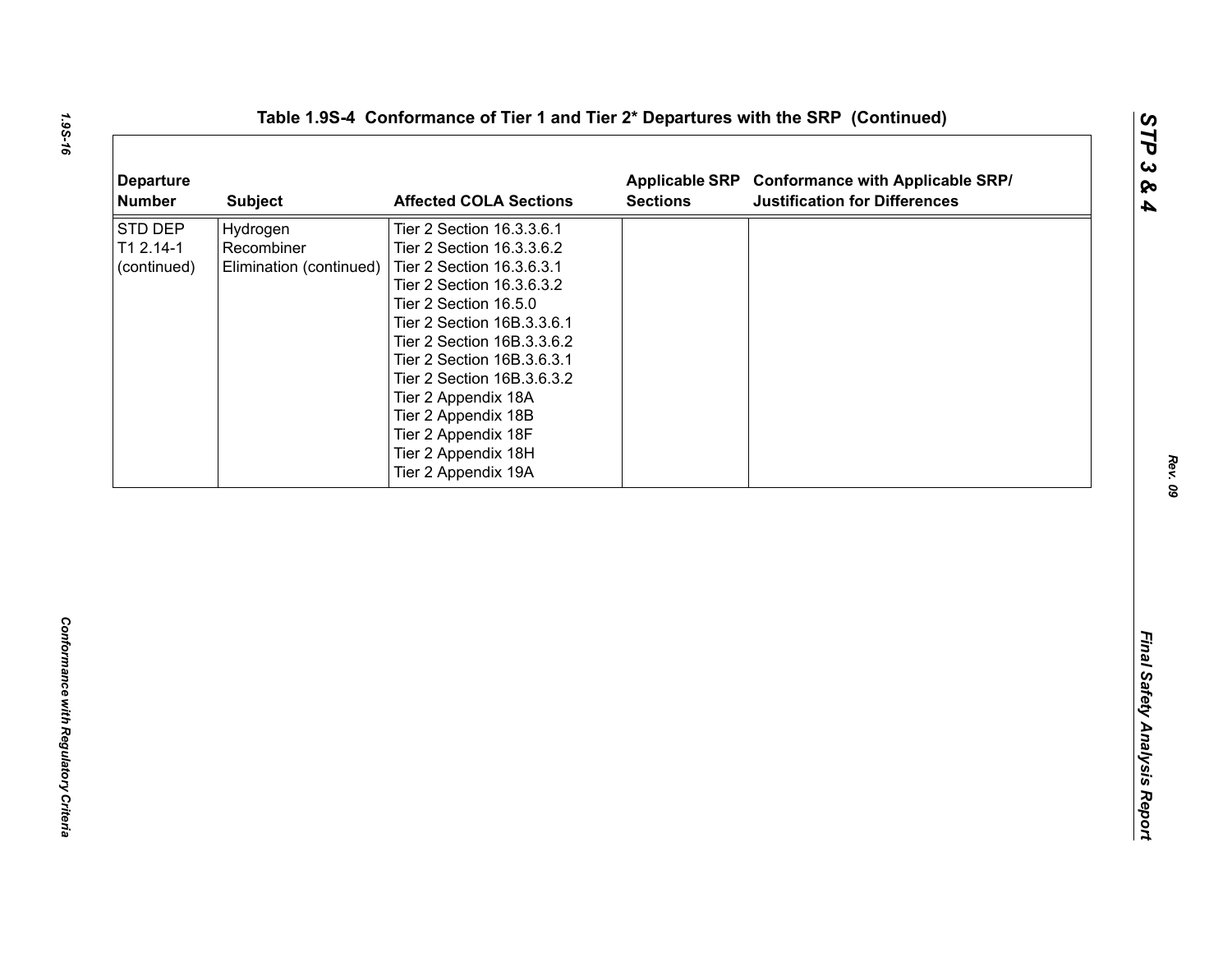|           | <b>Subject</b>       | <b>Affected COLA Sections</b> | <b>Sections</b> | Applicable SRP Conformance with Applicable SRP/<br><b>Justification for Differences</b> |
|-----------|----------------------|-------------------------------|-----------------|-----------------------------------------------------------------------------------------|
| STD DEP   | Radwaste Building    | Tier 1 Section 2.15           | 2.0             | Conforms with applicable SRP sections                                                   |
| T1 2.15-1 | Substructure Seismic | Tier 2 Section 2.0            | 2.4.13          |                                                                                         |
|           | Classification       | Tier 2 Section 2.4S.13        | 2.5.4           |                                                                                         |
|           |                      | Tier 2 Section 2.5S.4         | 3.2.1           |                                                                                         |
|           |                      | Tier 2 Section 3.1            | 3.2.2           |                                                                                         |
|           |                      | Tier 2 Section 3.2            | 3.3.1           |                                                                                         |
|           |                      | Tier 2 Section 3.3            | 3.3.2           |                                                                                         |
|           |                      | Tier 2 Section 3.4            | 3.4.1           |                                                                                         |
|           |                      | Tier 2 Section 3.7            | 3.7.1           |                                                                                         |
|           |                      | Tier 2 Section 3.8            | 3.7.2           |                                                                                         |
|           |                      | Tier 2 Appendix 3C            | 3.7.3           |                                                                                         |
|           |                      | Tier 2 Appendix 3H            | 3.8.3           |                                                                                         |
|           |                      | Tier 2 Section 11.4           | 3.8.4           |                                                                                         |
|           |                      | Tier 2 Section 12.2           | 11.4            |                                                                                         |
|           |                      | Tier 2 Section 14.3           | 12.2            |                                                                                         |
|           |                      | Tier 2 Section 15.7           | 14.3            |                                                                                         |
|           |                      | Tier 2 Section 19.4           | 15.7.3          |                                                                                         |
|           |                      | Tier 2 Appendix 19H           | 15.7.4          |                                                                                         |
|           |                      | Tier 2 Section 21.0           | 15.7.5          |                                                                                         |
|           |                      | Tier 2 Section 21.1           | 19.0            |                                                                                         |
| STD DEP   | <b>RBSRDG</b>        | Tier 1 Section 2.15           | 9.4.1           | Conforms with applicable SRP sections                                                   |
| T1 2.15-2 | <b>HVAC</b>          | Tier 2 Section 9.4            | 9.4.3           |                                                                                         |
|           |                      |                               | 9.4.4           |                                                                                         |

1.95-17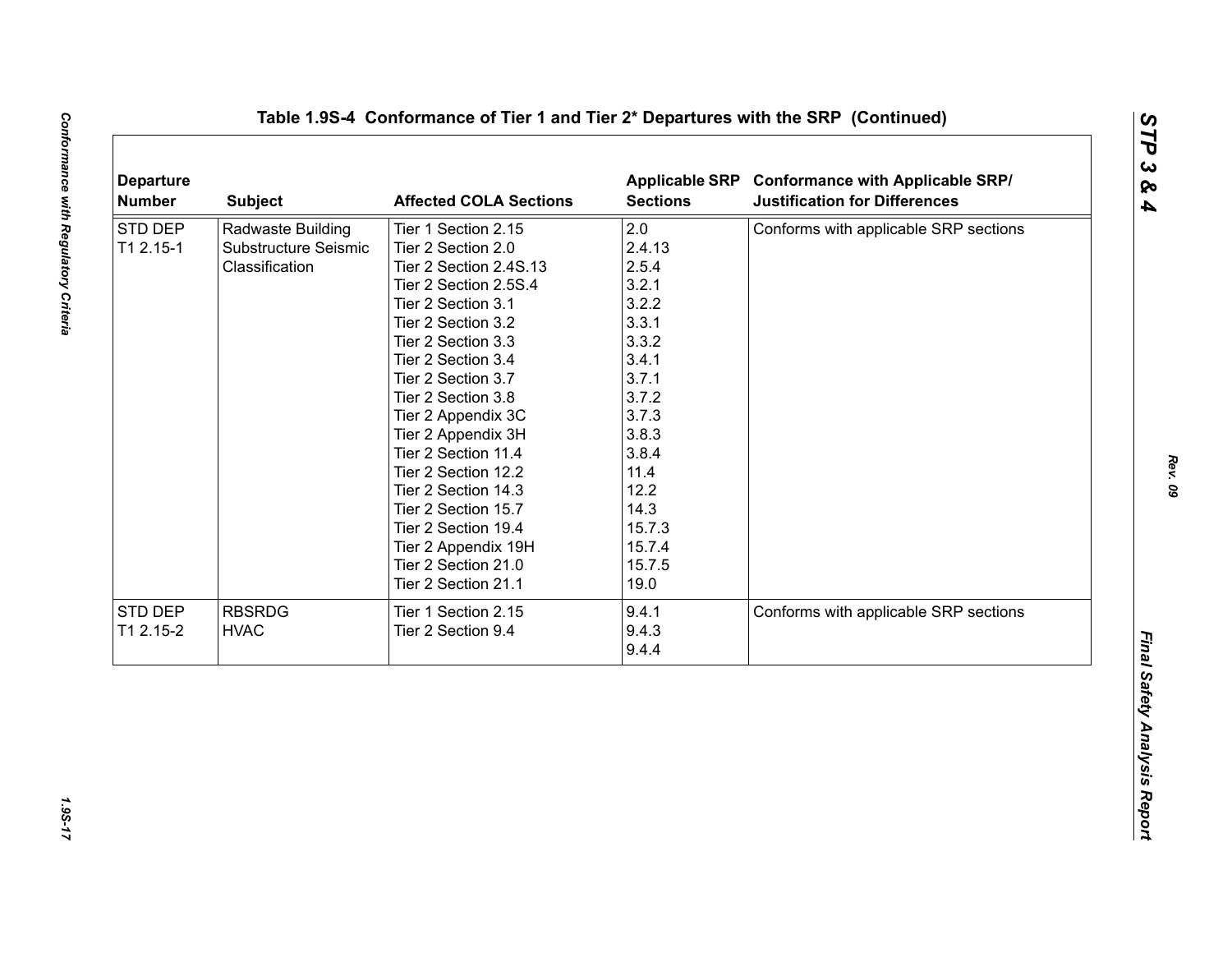| 3.2.1<br>Safety-Related<br>Conforms with applicable SRP sections<br>Tier 1 Section 2.2<br>3.2.2<br>T1 3.4-1<br><b>I&amp;C Architecture</b><br>Tier 1 Section 2.7<br>6.2.4<br>Tier 1 Section 3.4<br>Tier 2 Section 1.2<br>App 7.0-A<br>Tier 2 Section 3.2<br>7.1<br>$7.2$<br>Tier 2 Section 6.2<br>7.3<br>Tier 2 Section 7.1<br>7.4<br>Tier 2 Section 7.2<br>7.6<br>Tier 2 Section 7.3<br>7.7<br>Tier 2 Section 7.4<br>7.9<br>Tier 2 Section 7.6<br>10.3<br>Tier 2 Section 7.7<br>10.4.5<br>Tier 2 Appendix 7A<br>Tier 2 Appendix 7C<br>10.4.7<br>11.5<br>Tier 2 Section 10.1<br>Tier 2 Section 10.4<br>12.3-12.4 | <b>Departure</b><br><b>Number</b> | <b>Subject</b> | <b>Affected COLA Sections</b> | <b>Sections</b> | Applicable SRP Conformance with Applicable SRP/<br><b>Justification for Differences</b> |
|------------------------------------------------------------------------------------------------------------------------------------------------------------------------------------------------------------------------------------------------------------------------------------------------------------------------------------------------------------------------------------------------------------------------------------------------------------------------------------------------------------------------------------------------------------------------------------------------------------------|-----------------------------------|----------------|-------------------------------|-----------------|-----------------------------------------------------------------------------------------|
|                                                                                                                                                                                                                                                                                                                                                                                                                                                                                                                                                                                                                  | STD DEP                           |                |                               |                 |                                                                                         |
|                                                                                                                                                                                                                                                                                                                                                                                                                                                                                                                                                                                                                  |                                   |                |                               |                 |                                                                                         |
|                                                                                                                                                                                                                                                                                                                                                                                                                                                                                                                                                                                                                  |                                   |                |                               |                 |                                                                                         |
|                                                                                                                                                                                                                                                                                                                                                                                                                                                                                                                                                                                                                  |                                   |                |                               |                 |                                                                                         |
|                                                                                                                                                                                                                                                                                                                                                                                                                                                                                                                                                                                                                  |                                   |                |                               |                 |                                                                                         |
|                                                                                                                                                                                                                                                                                                                                                                                                                                                                                                                                                                                                                  |                                   |                |                               |                 |                                                                                         |
|                                                                                                                                                                                                                                                                                                                                                                                                                                                                                                                                                                                                                  |                                   |                |                               |                 |                                                                                         |
|                                                                                                                                                                                                                                                                                                                                                                                                                                                                                                                                                                                                                  |                                   |                |                               |                 |                                                                                         |
|                                                                                                                                                                                                                                                                                                                                                                                                                                                                                                                                                                                                                  |                                   |                |                               |                 |                                                                                         |
|                                                                                                                                                                                                                                                                                                                                                                                                                                                                                                                                                                                                                  |                                   |                |                               |                 |                                                                                         |
|                                                                                                                                                                                                                                                                                                                                                                                                                                                                                                                                                                                                                  |                                   |                |                               |                 |                                                                                         |
|                                                                                                                                                                                                                                                                                                                                                                                                                                                                                                                                                                                                                  |                                   |                |                               |                 |                                                                                         |
|                                                                                                                                                                                                                                                                                                                                                                                                                                                                                                                                                                                                                  |                                   |                |                               |                 |                                                                                         |
|                                                                                                                                                                                                                                                                                                                                                                                                                                                                                                                                                                                                                  |                                   |                |                               |                 |                                                                                         |
|                                                                                                                                                                                                                                                                                                                                                                                                                                                                                                                                                                                                                  |                                   |                |                               |                 |                                                                                         |
|                                                                                                                                                                                                                                                                                                                                                                                                                                                                                                                                                                                                                  |                                   |                |                               |                 |                                                                                         |
|                                                                                                                                                                                                                                                                                                                                                                                                                                                                                                                                                                                                                  |                                   |                |                               |                 |                                                                                         |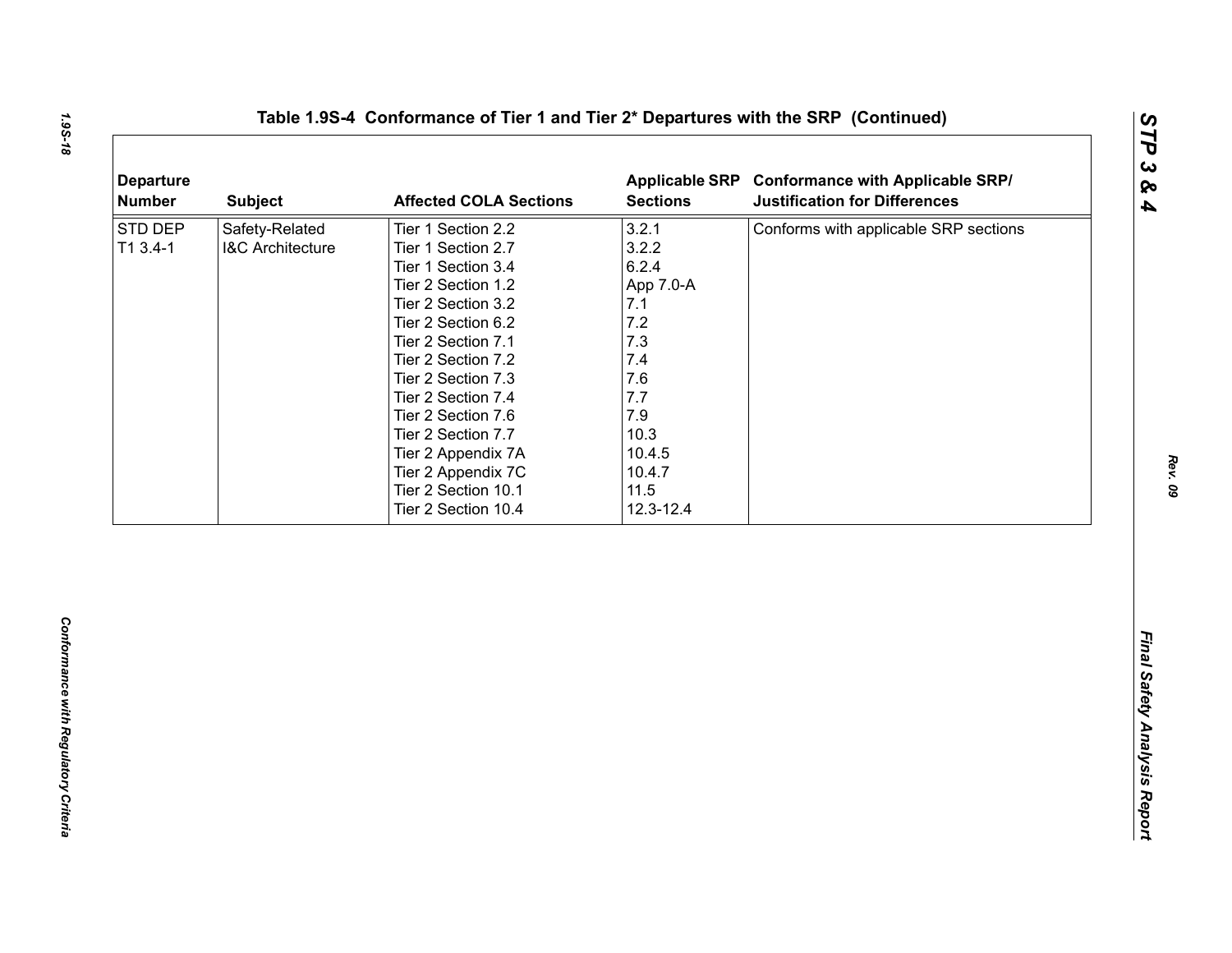| <b>Departure</b><br><b>Number</b> | <b>Subject</b>              | <b>Affected COLA Sections</b> | <b>Sections</b> | Applicable SRP Conformance with Applicable SRP/<br><b>Justification for Differences</b> |  |
|-----------------------------------|-----------------------------|-------------------------------|-----------------|-----------------------------------------------------------------------------------------|--|
| STD DEP                           | Safety-Related              | Tier 2 Section 11.5           | 14.2            |                                                                                         |  |
| T1 3.4-1                          | <b>I&amp;C Architecture</b> | Tier 2 Section 12.3           | 15.8            |                                                                                         |  |
| (Continued)                       | (continued)                 | Tier 2 Section 14.2           | 16.0            |                                                                                         |  |
|                                   |                             | Tier 2 Section 15.0           | 18.0            |                                                                                         |  |
|                                   |                             | Tier 2 Section 15.1S          | 19.0            |                                                                                         |  |
|                                   |                             | Tier 2 Appendix 15B           |                 |                                                                                         |  |
|                                   |                             | Tier 2 Appendix 15E           |                 |                                                                                         |  |
|                                   |                             | Tier 2 Section 16.1.0         |                 |                                                                                         |  |
|                                   |                             | Tier 2 Section 16.5.0         |                 |                                                                                         |  |
|                                   |                             | Tier 2 Section 16.3.3.1.4     |                 |                                                                                         |  |
|                                   |                             | Tier 2 Section 16.3.3.3.1     |                 |                                                                                         |  |
|                                   |                             | Tier 2 Section 16B.3.3.1.1    |                 |                                                                                         |  |
|                                   |                             | Tier 2 Section 16B.3.3.1.4    |                 |                                                                                         |  |
|                                   |                             | Tier 2 Section 16B.3.3.3.1    |                 |                                                                                         |  |
|                                   |                             | Tier 2 Section 16B.3.3.4.1    |                 |                                                                                         |  |
|                                   |                             | Tier 2 Section 16B.3.3.5.1    |                 |                                                                                         |  |
|                                   |                             | Tier 2 Section 16B.3.3.6.1    |                 |                                                                                         |  |
|                                   |                             | Tier 2 Section 16B.3.3.6.2    |                 |                                                                                         |  |
|                                   |                             | Tier 2 Section 16B.3.8.4      |                 |                                                                                         |  |
|                                   |                             | Tier 2 Section 18.4           |                 |                                                                                         |  |
|                                   |                             | Tier 2 Section 18.6           |                 |                                                                                         |  |
|                                   |                             | Tier 2 Section 18.8           |                 |                                                                                         |  |
|                                   |                             | Tier 2 Appendix 18C           |                 |                                                                                         |  |
|                                   |                             | Tier 2 Appendix 18E           |                 |                                                                                         |  |
|                                   |                             | Tier 2 Section 19.3           |                 |                                                                                         |  |
|                                   |                             | Tier 2 Section 19.9           |                 |                                                                                         |  |
|                                   |                             | Tier 2 Section 19.11          |                 |                                                                                         |  |
|                                   |                             | Tier 2 Appendix 19K           |                 |                                                                                         |  |
|                                   |                             | Tier 2 Appendix 19L           |                 |                                                                                         |  |
|                                   |                             | Tier 2 Appendix 19N           |                 |                                                                                         |  |
|                                   |                             | Tier 2 Appendix 19Q           |                 |                                                                                         |  |

*Rev. 09*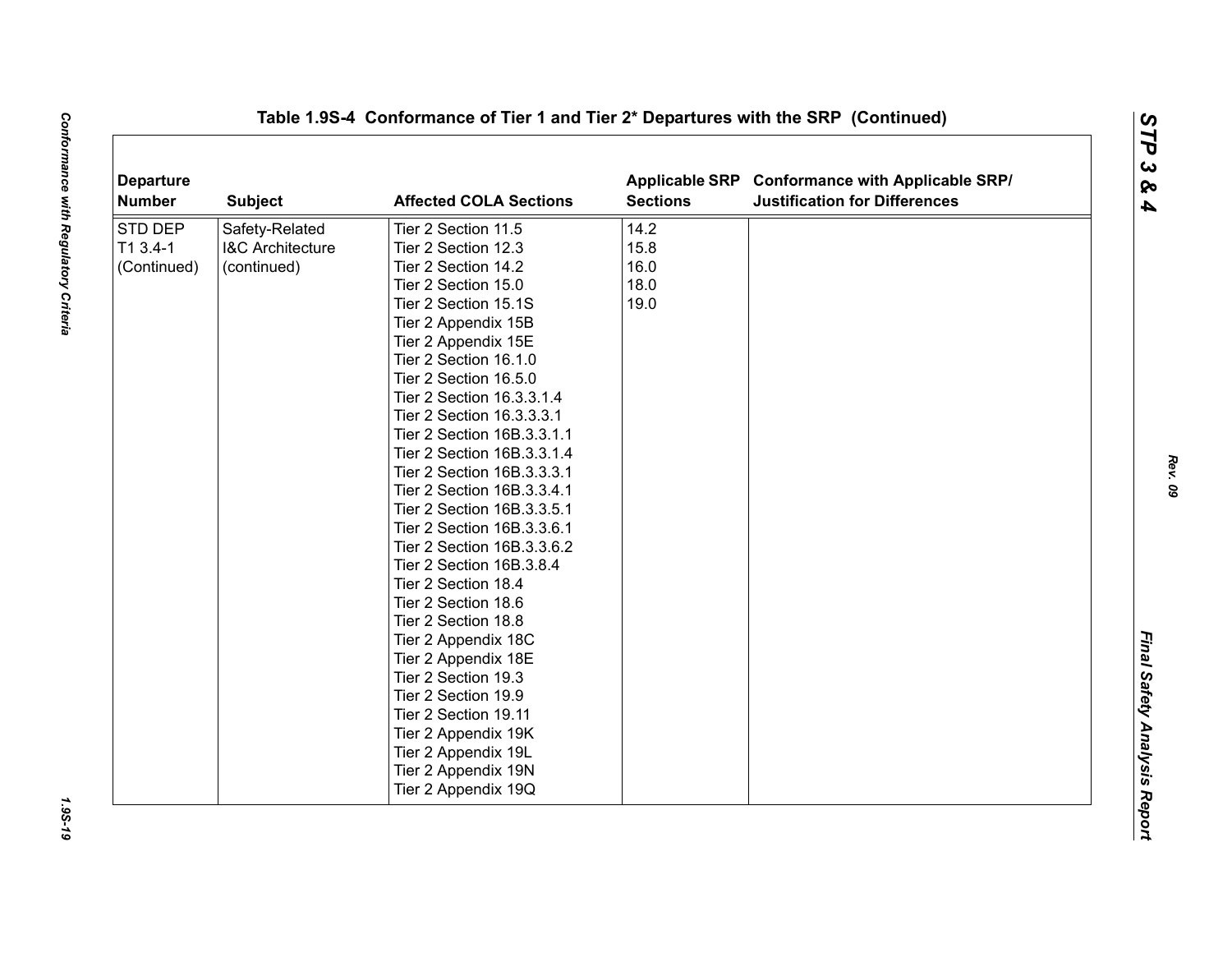| <b>Departure</b><br><b>Number</b> | <b>Subject</b>         | <b>Affected COLA Sections</b>                                                                                                                                                                                                                                                                       | <b>Sections</b>                                                                                                                                                       | Applicable SRP Conformance with Applicable SRP/<br><b>Justification for Differences</b> |
|-----------------------------------|------------------------|-----------------------------------------------------------------------------------------------------------------------------------------------------------------------------------------------------------------------------------------------------------------------------------------------------|-----------------------------------------------------------------------------------------------------------------------------------------------------------------------|-----------------------------------------------------------------------------------------|
| STP DEP<br>T1 5.0-1               | <b>Site Parameters</b> | Tier 1 Section 5.0<br>Tier 2 Section 2.2<br>Tier 2 Section 3.1<br>Tier 2 Section 3.4<br>Tier 2 Appendix 3H<br>Tier 2 Section 9.4<br>Tier 2 Section 19.3<br>Tier 2 Section 19.9<br>Tier 2 Section 19.11<br>Tier 2 Section 19.13<br>Tier 2 Appendix 19K<br>Tier 2 Appendix 19Q<br>Tier 2 Appendix 19R | 2.0<br>$2.2.1 - 2.2.2$<br>2.4.1<br>2.4.2<br>2.4.3<br>2.4.4<br>2.4.10<br>3.4.1<br>3.4.2<br>6.4<br>6.5.1<br>9.2.1<br>9.2.5<br>9.4.1<br>9.4.2<br>9.4.3<br>9.4.4<br>9.4.5 | Conforms with applicable SRP sections<br>Conforms with FSER 19.1.3.3.4                  |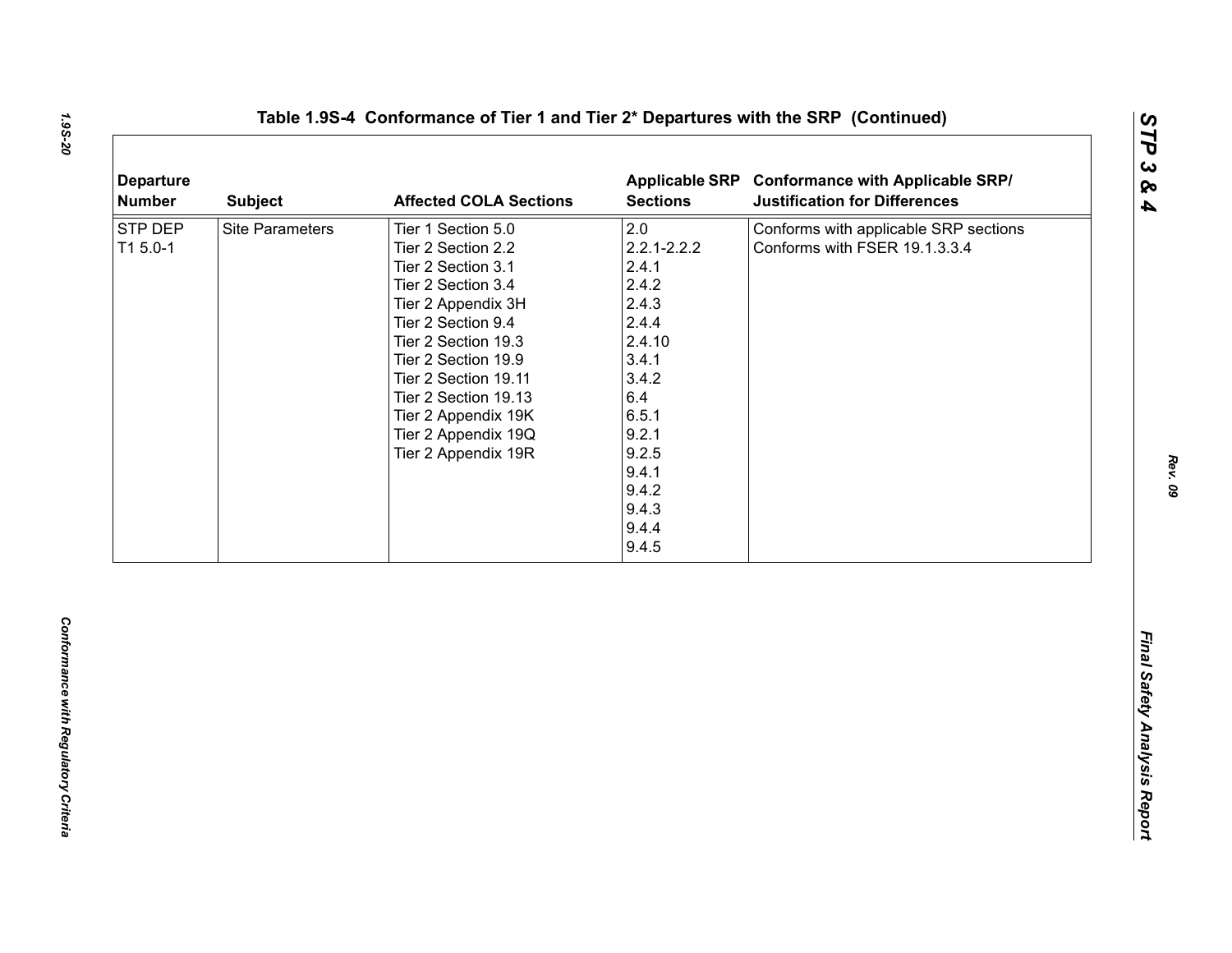| 1.8<br>STD DEP<br>Codes, Standards,<br>Tier 2 Section 1.8<br>Conforms with applicable SRP sections<br>3.2.1<br>$1.8 - 1$<br>and RGs<br>Tier 2 Section 3.9<br>3.2.2<br>Tier 2 Section 5.2<br>3.8.1<br>Tier 2 Appendix 7A<br>3.8.3<br>3.8.4<br>3.8.5<br>3.9.2<br>3.9.6<br>3.12<br>5.2.3<br>5.2.4<br>5.2.5<br>5.3.1<br>5.3.2<br>Tier 2, Appendix 3B<br>6.2.1.1.C<br>Conforms with applicable SRP sections<br>Revised Pool Swell<br>19.0<br>Analysis | <b>Departure</b><br><b>Number</b> | <b>Subject</b> | <b>Affected COLA Sections</b> | <b>Applicable SRP</b><br><b>Sections</b> | <b>Conformance with Applicable SRP/</b><br><b>Justification for Differences</b> |
|--------------------------------------------------------------------------------------------------------------------------------------------------------------------------------------------------------------------------------------------------------------------------------------------------------------------------------------------------------------------------------------------------------------------------------------------------|-----------------------------------|----------------|-------------------------------|------------------------------------------|---------------------------------------------------------------------------------|
|                                                                                                                                                                                                                                                                                                                                                                                                                                                  |                                   |                |                               |                                          |                                                                                 |
| below)                                                                                                                                                                                                                                                                                                                                                                                                                                           | STD DEP<br>$3B-2$<br>(see note    |                |                               |                                          |                                                                                 |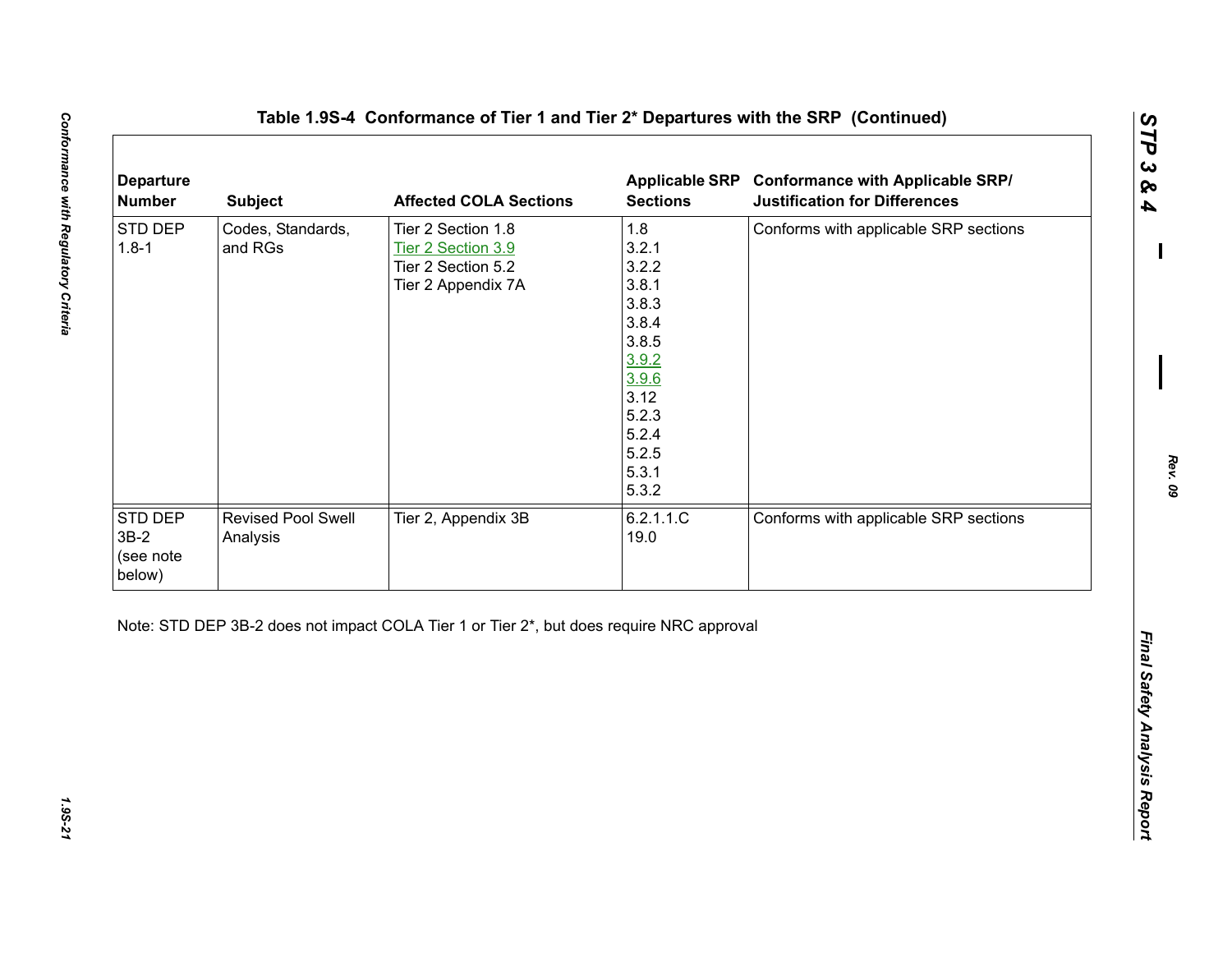|  | Table 1.9S-5 COL Applicant Resolution of ABWR DCD Appendix 19B Issues |  |  |  |  |
|--|-----------------------------------------------------------------------|--|--|--|--|
|--|-----------------------------------------------------------------------|--|--|--|--|

|                           | <b>Title</b>                                                                                                     | <b>Resolution</b>                                                                                                                                                                                                                                               |
|---------------------------|------------------------------------------------------------------------------------------------------------------|-----------------------------------------------------------------------------------------------------------------------------------------------------------------------------------------------------------------------------------------------------------------|
| <b>Generic Issues</b>     |                                                                                                                  |                                                                                                                                                                                                                                                                 |
| $A-1$                     | Water Hammer                                                                                                     | Section 19B.2.2                                                                                                                                                                                                                                                 |
| $A-36$                    | Control of Heavy Loads near Spent Fuel Pool                                                                      | Section 19B.2.12                                                                                                                                                                                                                                                |
| $A-47$                    | Safety Implications of Control Systems                                                                           | Operating procedures and<br>operator training will ensure<br>that the operators can mitigate<br>reactor vessel overfill events<br>that may occur via the<br>condensate booster pumps<br>during reduced pressure<br>operation of the system.<br>Section 19B.2.17 |
| $C-1$                     | Assurance of Continuous Long-Term Capability of<br>Hermetic Seals on Instrumentation and Electrical<br>Equipment | 19B.2.27                                                                                                                                                                                                                                                        |
| $C-17$                    | Interim Acceptance Criteria for Solidification Agents for<br><b>Radioactive Solid Wastes</b>                     | Section 19B.2.29;<br>10 CFR 61                                                                                                                                                                                                                                  |
| <b>New Generic Issues</b> |                                                                                                                  |                                                                                                                                                                                                                                                                 |
| 51                        | Proposed Requirements for Improving the Reliability of<br>Open Cycle Service Water Systems                       | Implementation of a baseline<br>fouling program issued to<br>licensees in<br>GL 89-13; Section 19B.2.35                                                                                                                                                         |
| 75                        | Generic Implications of ATWS Events at the Salem<br><b>Nuclear Plant</b>                                         | Sections 13.4S, 13.5, and<br>19B.2.38                                                                                                                                                                                                                           |
| 105                       | Interfacing Systems LOCA at BWRs                                                                                 | No longer listed in NUREG-<br>0933. Therefore, not<br>applicable to future reactor<br>plants.                                                                                                                                                                   |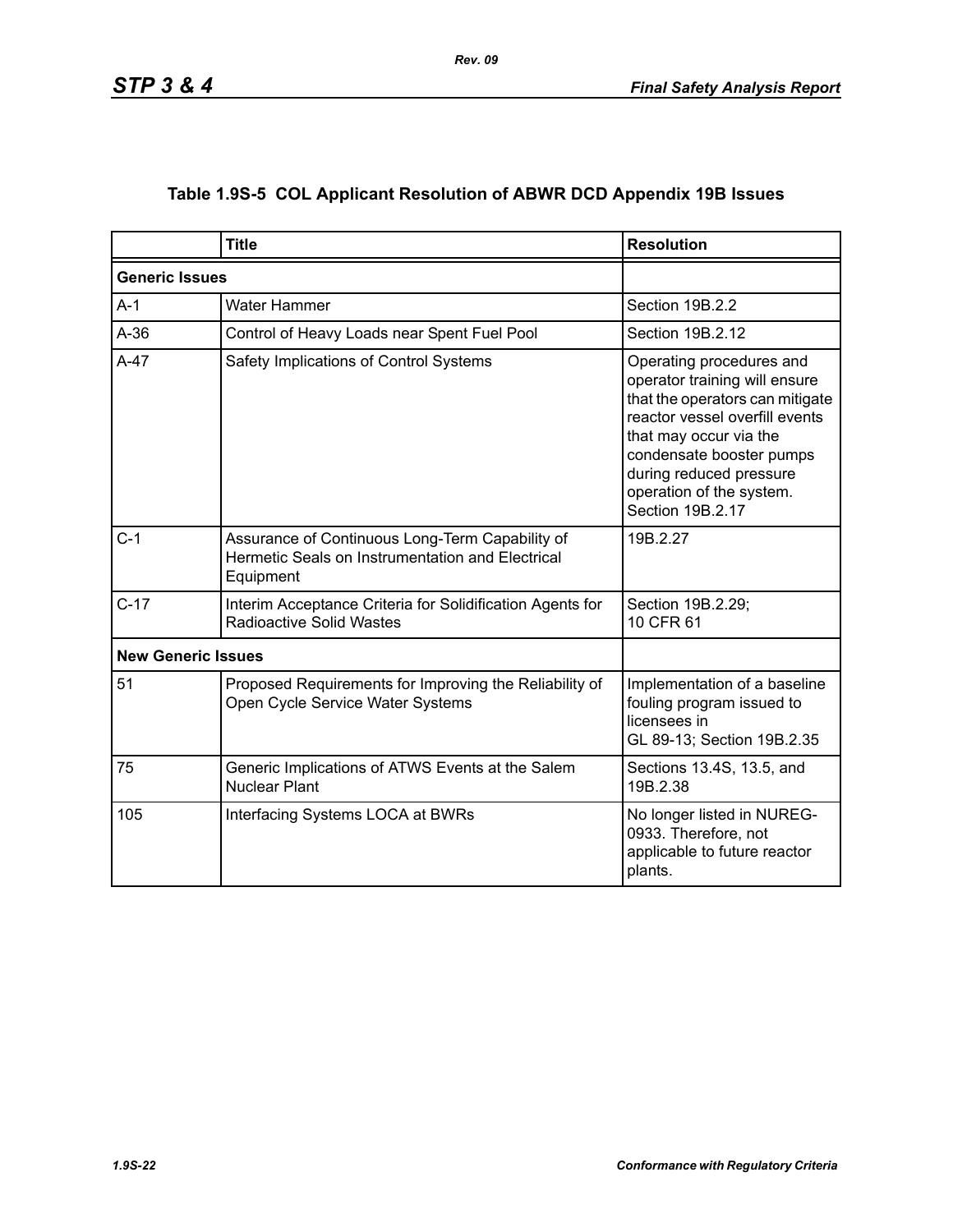|             | Table 1.9S-5 COL Applicant Resolution of ABWR DCD Appendix 19B Issues |
|-------------|-----------------------------------------------------------------------|
| (Continued) |                                                                       |

|                   | <b>Title</b>                                                                                       | <b>Resolution</b>                                                                             |
|-------------------|----------------------------------------------------------------------------------------------------|-----------------------------------------------------------------------------------------------|
| 145               | Actions to Reduce Common Cause Failures                                                            | No longer listed in NUREG-<br>0933. Therefore, not<br>applicable to future reactor<br>plants. |
| 153               | Loss of Essential Service Water in LWRs                                                            | No longer listed in NUREG-<br>0933. Therefore, not<br>applicable to future reactor<br>plants. |
|                   | <b>Issues Resolved with no New Requirements</b>                                                    |                                                                                               |
| $A-29$            | Nuclear Power Plant Design for Reduction of<br>Vulnerability to Industrial Sabotage                | No longer listed in NUREG-<br>0933. Therefore, not<br>applicable to future reactor<br>plants. |
| 120               | On-Line Testability of Protection Systems                                                          | No longer listed in NUREG-<br>0933. Therefore, not<br>applicable to future reactor<br>plants. |
| 151               | Reliability of Anticipated Transient without Scram<br>Recirculation Pump Trip in BWRs              | No longer listed in NUREG-<br>0933. Therefore, not<br>applicable to future reactor<br>plants. |
| <b>TMI Issues</b> |                                                                                                    |                                                                                               |
| I.A.1.1           | <b>Shift Technical Advisor</b>                                                                     | Section 13.1                                                                                  |
| I.A.1.2           | <b>Shift Supervisor Administrative Duties</b>                                                      | Section 13.1                                                                                  |
| I.A.1.3           | Shift Manning                                                                                      | <b>Technical Specifications</b>                                                               |
| I.A.2.1(1)        | Qualifications - Experience                                                                        | Section 13.2                                                                                  |
| I.A.2.1(2)        | Training                                                                                           | Section 13.2                                                                                  |
| I.A.2.1(3)        | Facility Certification of Competence and Fitness of<br>Applicants for Operator and Senior Operator | Section 13.2                                                                                  |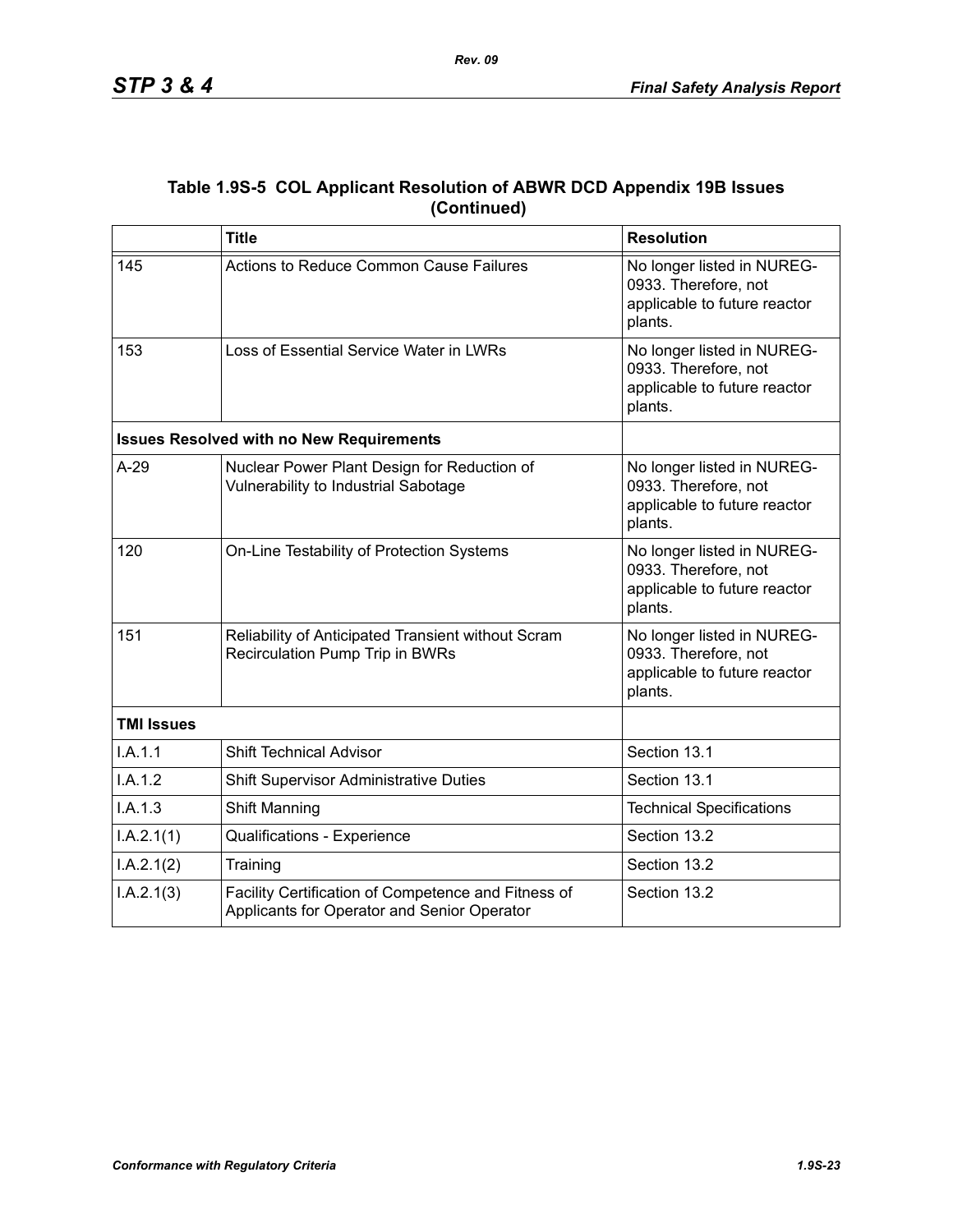|             | Table 1.9S-5 COL Applicant Resolution of ABWR DCD Appendix 19B Issues |
|-------------|-----------------------------------------------------------------------|
| (Continued) |                                                                       |

|            | <b>Title</b>                                                                                      | <b>Resolution</b>                                                            |
|------------|---------------------------------------------------------------------------------------------------|------------------------------------------------------------------------------|
| I.A.2.3    | Administration of Training Programs                                                               | Section 13.2                                                                 |
| I.A.2.6(1) | Revise Regulatory Guide 1.8                                                                       | NRC action. Not applicable.                                                  |
| I.A.3.1    | Revise Scope of Criteria for Licensing Examinations                                               | NRC action. Not applicable.                                                  |
| I.A.4.1(2) | Interim Changes in Training Simulators                                                            | STP 3 & 4 will conform with<br>RG 1.149 and will have an<br>onsite simulator |
| I.C.1(1)   | <b>Small Break LOCAs</b>                                                                          | Section 13.5                                                                 |
| 1.C.1(2)   | Inadequate Core Cooling                                                                           | Section 13.5                                                                 |
| I.C.2      | <b>Shift and Relief Turnover Procedures</b>                                                       | Section 13.5                                                                 |
| I.C.3      | <b>Shift Supervisor Responsibilities</b>                                                          | Section 13.1; Conduct of<br>Operations                                       |
| I.C.4      | <b>Control Room Access</b>                                                                        | <b>Conduct of Operations</b><br>Procedure                                    |
| 1.C.6      | Procedures for Verification of Correct Performance of<br><b>Operating Activities</b>              | <b>Conduct of Operations</b><br>Procedure                                    |
| I.C.7      | NSSS Vendor Review of Procedures                                                                  | Applicable to W and CE only.                                                 |
| I.C.8      | Pilot - Monitoring of Selected Emergency Procedures for<br>Near-Term Operating License Applicants | Historical issue. No longer<br>applicable.                                   |
| II.B.1     | Reactor Coolant System Vents                                                                      | Sections 1A.2.5 and 13.5                                                     |
| II.B.4     | Training for Mitigating Core Damage                                                               | Section 13.2                                                                 |
| ILE.6.1    | <b>Test Adequacy Study</b>                                                                        | Section 19B.2.68                                                             |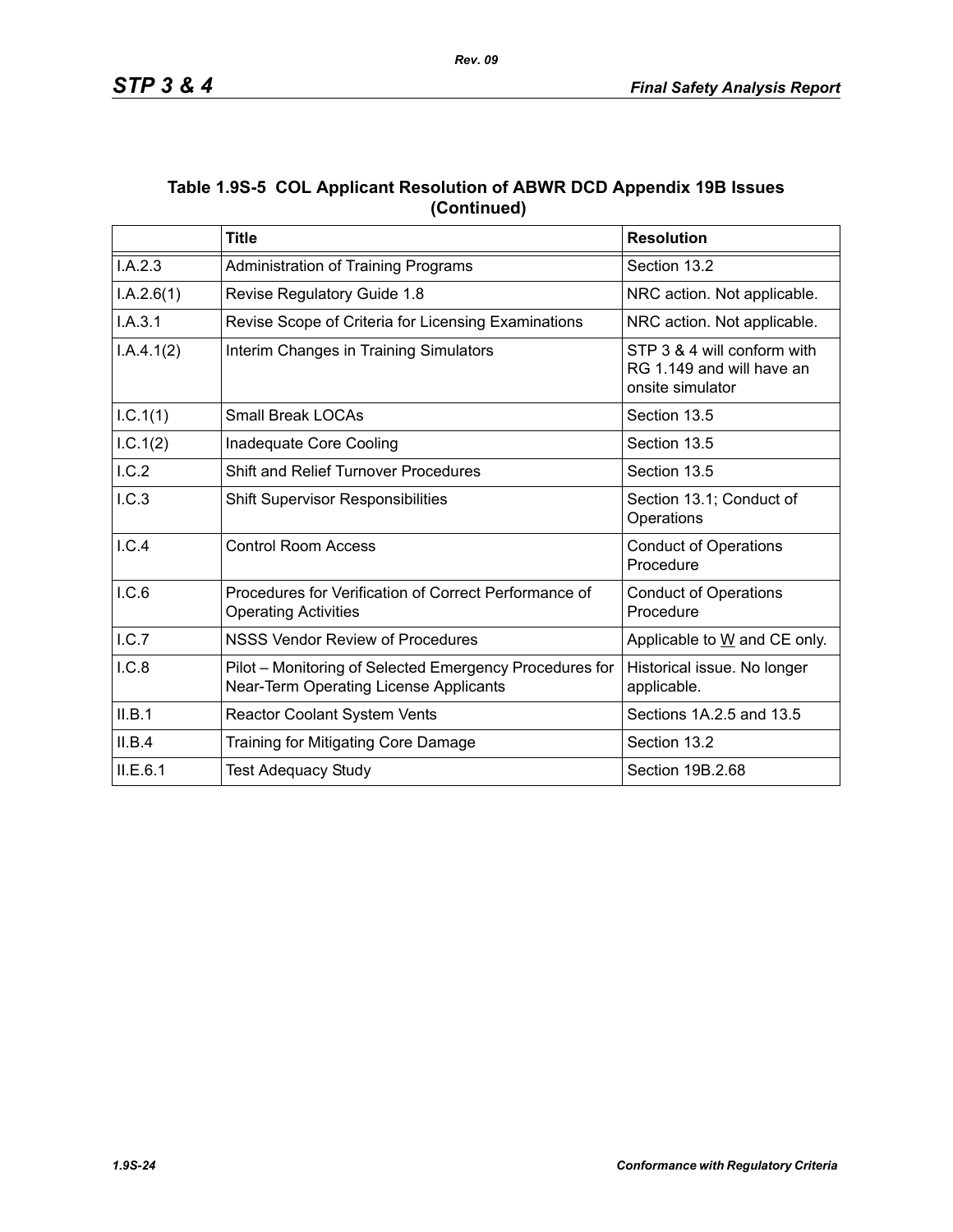|             | Table 1.9S-5 COL Applicant Resolution of ABWR DCD Appendix 19B Issues |
|-------------|-----------------------------------------------------------------------|
| (Continued) |                                                                       |

|              | <b>Title</b>                                                                                 | <b>Resolution</b>                                                                             |
|--------------|----------------------------------------------------------------------------------------------|-----------------------------------------------------------------------------------------------|
| II.J.4.1     | Revise Deficiency Reporting Requirements                                                     | NRC action. Not applicable.                                                                   |
| ILK.3(15)    | Modify Break Detection Logic to Prevent Spurious<br>Isolation of HPCI and RCIC Systems       | Sections 1A.2.23 and 14.2                                                                     |
| III.A.1.1(1) | Implement Action Plan Requirements for Promptly<br>Improving Licensee Emergency Preparedness | NRC action. Not applicable.                                                                   |
| III.A.2.1(1) | Publish Proposed Amendments to the Rules                                                     | NRC action. Not applicable.                                                                   |
| III.A.2.1(2) | <b>Conduct Public Regional Meetings</b>                                                      | No longer listed in NUREG-<br>0933. Therefore, not<br>applicable to future reactor<br>plants. |
| III.A.2.1(3) | Prepare Final Commission Paper Recommending<br><b>Adoption of Rules</b>                      | No longer listed in NUREG-<br>0933. Therefore, not<br>applicable to future reactor<br>plants. |
| III.A.2.1(4) | Revise Inspection Program to Cover Upgraded<br>Requirements                                  | NRC action. Not applicable.                                                                   |
| III.A.2.2    | Development of Guidance and Criteria                                                         | NRC action. Not applicable.                                                                   |
| III.A.3.3(1) | Install Direct Dedicated Telephone Lines                                                     | STP 3 & 4 will use direct lines<br>installed by<br>STP 1 & 2.                                 |
| III.A.3.3(2) | Obtain Dedicated, Short-Range Radio Communication<br>Systems                                 | NRC action. Not applicable.                                                                   |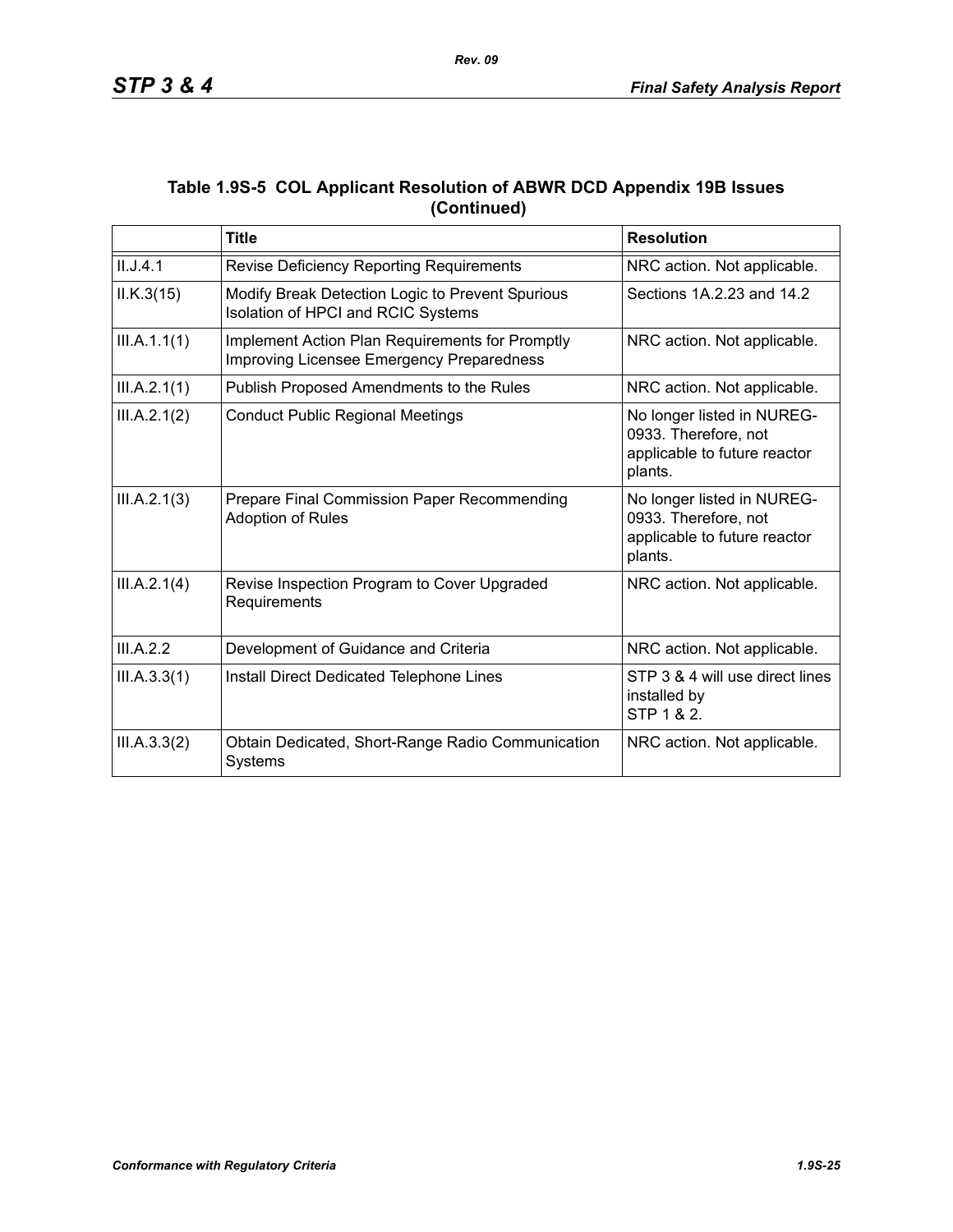# **Table 1.9S-6 COL Applicant Resolution of Generic Communications Issues**

| No.                    | <b>Title</b>                                                                           | <b>Comment</b>                                                                                               |
|------------------------|----------------------------------------------------------------------------------------|--------------------------------------------------------------------------------------------------------------|
| <b>Generic Letters</b> |                                                                                        |                                                                                                              |
| 80-110                 | Periodic Updating of Final Safety Analysis<br>Reports (FSARs)                          | STP 3 & 4 will comply with<br>10 CFR 50.71(e)                                                                |
| 81-04                  | <b>Emergency Procedures and Training for Station</b><br><b>Blackout Events</b>         | Refer to Sections 13.2 and 13.5.                                                                             |
| 81-38                  | Storage of Low-Level Radioactive Wastes at<br><b>Power Reactor Sites</b>               | No longer applicable.                                                                                        |
| 82-21                  | <b>Technical Specifications for Fire Protection</b><br>Audits                          | STP 3 & 4 will comply with<br>10 CFR 50 App R.                                                               |
| 82-39                  | Problems with the Submittals of 10CFR73.21<br>Safeguards Information Licensing Review  | No longer applicable.                                                                                        |
| 83-05                  | Safety Evaluation of "Emergency Procedure<br>Guidelines," Rev 2, NEDO-24932, June 1982 | No longer applicable.                                                                                        |
| 83-07                  | Nuclear Waste Policy Act of 1982                                                       | STP 3 & 4 will negotiate a new contract with<br>DOE for Spent Fuel prior to obtaining a<br>COL.              |
| 83-33                  | NRC Position on Certain Requirements of<br>Appendix R to 10 CFR 50                     | STP 3 & 4 will comply with<br>10 CFR 50 App R.                                                               |
| 87-06                  | Periodic Verification of Leak Tight Integrity of<br><b>Pressure Isolation Valves</b>   | Periodic testing of pressure isolation valves<br>is assured by the ABWR DCD and the ISI<br>and IST programs. |
| 88-18                  | Plant Record Storage on Optical Disks                                                  | Refer to Section 17.5S; Quality Assurance<br>Program Description, Section 17.2                               |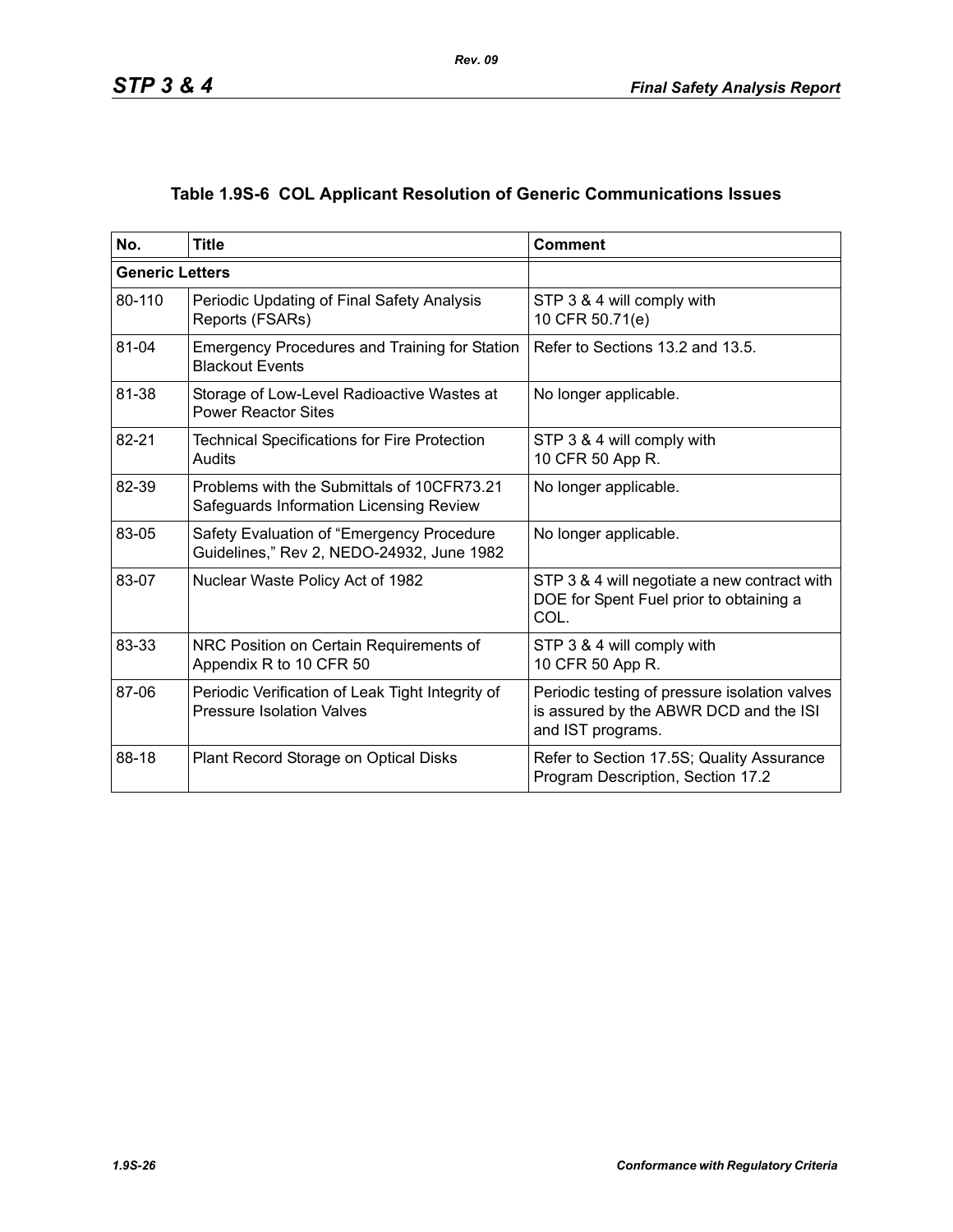| No.                 | <b>Title</b>                                                                                                                                                                                                                                                                                                      | <b>Comment</b>                                                                 |
|---------------------|-------------------------------------------------------------------------------------------------------------------------------------------------------------------------------------------------------------------------------------------------------------------------------------------------------------------|--------------------------------------------------------------------------------|
| 89-01               | Implementation of programmatic Controls for<br>Radiological Effluent Technical Specifications in<br>the Administrative Controls Section of the<br>Technical Specifications and the Relocation of<br>Procedural Details of RETS to the Offsite Dose<br><b>Calculation Manual or the Process Control</b><br>Program | Refer to Section 13.4S.                                                        |
| 89-02               | Actions to Improve the Detection of Counterfeit<br>and Fraudulently Marketed Products                                                                                                                                                                                                                             | Refer to Section 17.5S and the Quality<br><b>Assurance Program Description</b> |
| 89-04               | Guidance on Developing Acceptable In-service<br><b>Testing Program</b>                                                                                                                                                                                                                                            | Refer to Section 13.4S.                                                        |
| 89-10               | Safety-Related Motor-Operated Valve Testing<br>and Surveillance                                                                                                                                                                                                                                                   | Refer to Section 13.4S.                                                        |
| 89-13               | Service Water System Problems Affecting<br>Safety-Related Equipment                                                                                                                                                                                                                                               | Refer to section 9.2.15                                                        |
| 89-15               | <b>Emergency Response Data System</b>                                                                                                                                                                                                                                                                             | Refer to the Security Plan.                                                    |
| $91 - 03$           | Reporting of Safeguards Events                                                                                                                                                                                                                                                                                    | Refer to the Security Plan.                                                    |
| $91 - 10$           | <b>Explosive Searches at Protected Area Portals</b>                                                                                                                                                                                                                                                               | Refer to the Security Plan.                                                    |
| $91 - 16$           | Licensed Operators' and Other Nuclear Facility<br>Personnel Fitness for Duty                                                                                                                                                                                                                                      | Refer to Section 13.7.                                                         |
| <b>IE Bulletins</b> |                                                                                                                                                                                                                                                                                                                   |                                                                                |
| 80-05               | Vacuum Condition Resulting in Damage to<br>Chemical and Volume Control System (CVCS)<br><b>Holdup Tanks</b>                                                                                                                                                                                                       | Not applicable to BWRs.                                                        |

### **Table 1.9S-6 COL Applicant Resolution of Generic Communications Issues (Continued)**